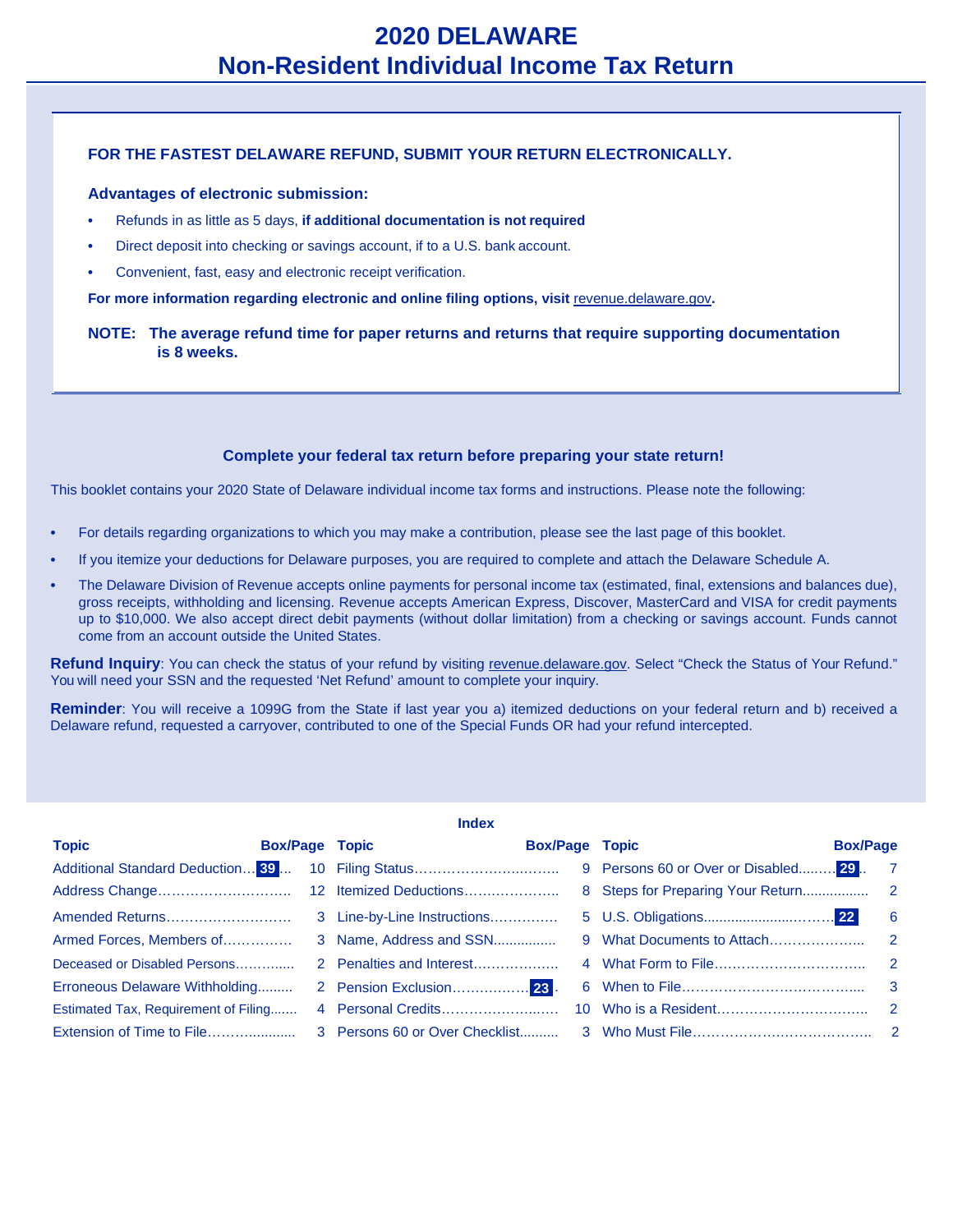# **Form 200-02 NR NON-RESIDENT INDIVIDUAL INCOME TAX RETURN GENERAL INSTRUCTIONS**

## **Who Must File?**

- 1. **Non-Residents**  File a tax return if you have any gross income during the tax year from sources in Delaware. If your spouse files a married filing separate return and you had no Delaware source income, you do NOT need to file a Delaware return.
- 2. **Part-Year Residents**  must file a Delaware tax return if:
	- **•** While a resident of Delaware, you had income from any sources, **or**
	- **•** As a non-resident of Delaware, you had income from a Delaware source.

**Part-Year Residents may elect to file either a resident or nonresident return. You may wish to prepare both a resident and nonresident return. File only the return which is more advantageous for you.**

Part-year residents electing to file a resident return – This option may be advantageous if, during the period of non-residency, you had no income from sources in other states and/or your only income was from Delaware. Please refer to the instructions for Form 200-01 to review this option..

Part-year residents electing to file a non-resident return – This option may be advantageous if, during the period of non-residency, you had any income from other states or sources outside of Delaware.

**NOTE: Volunteer Firefighter, Child Care and Earned Income Tax Credits cannot be taken on the non-resident return (Form 200-02).**

**NOTE: Individuals who have been residents of Delaware for the entire year may not use the non-resident Form 200-02 NR. You must file on Form 200-01.**

- 3. **Erroneous Delaware Withholding** If you did not live or work in the State at any time during the taxable year, non-resident employees may file a non-resident return to receive a refund of erroneously withheld Delaware income taxes. You must attach to your Delaware return certification from your employer that:
	- a. You did not work in Delaware during any part of the taxable year;
	- b. Your employer erroneously withheld Delaware income taxes, and;
	- c. Your employer has not and will not file a Claim for Refund of such erroneous withholdings.

## **What Form to File**

|                            | $200-01 R$ | 200-02 NR |
|----------------------------|------------|-----------|
| <b>Full-year residents</b> |            |           |
| <b>Part-year residents</b> | or         |           |
| <b>Non-residents</b>       |            |           |

## **Who is a Resident**

A resident is an individual who either:

- **•** Is domiciled in this State for any part of the taxable year; or
- **•** Maintains a place of abode in this State and spends more than 183 days of the taxable year in this State.

A domicile is the place an individual intends to be his permanent home; a place to which he intends to return whenever he may be absent. An individual can have only one domicile. A domicile, once established, continues until the individual moves to a new location and exhibits a bona fide intention of making it his or her permanent home.

**Full-Time Students** with a legal residence in another state remain legal residents of that state unless they exhibit intentions to make Delaware their permanent residence.

NOTE: Foreign Travelers\* **– If you were out of the United States for at least 495 days in the last 18 consecutive months and (at the same time) you did not maintain a permanent place of abode in this State at which you, your spouse, your children or your parents were present for more than 45 days, you are not considered a resident of this State.**

\*The above NOTE does not apply to members of the Armed Forces, employees of the United States, its agencies, or instrumentalities.

## **Minors - Disabled - Deceased Taxpayers**

If an individual is unable to file a return because he is a minor or is disabled, the return shall be filed by his authorized agent, guardian, fiduciary or the person charged with the care of the person or property of such individual. See the federal Form 1040 instructions for those authorized to sign. If an individual is deceased, his final return shall be filed by his executor, administrator or other person responsible for the property of the decedent. Please see Deceased on Page 9 for further instructions on deceased taxpayers.

### **Steps for Preparing Your Return Step 1**

Have your federal income tax return and any other state return(s) (partyear residents) completed. They will be used in preparing your Delaware return.

### **Step 2**

Fill in the top boxes on the front of the form (name, address, filing status). Refer to the instructions starting on Page 9 of this booklet for more details.

### **Step 3**

After completing the top part of the front, turn the form over and begin filling out the back of the form; then complete the front. Use the Line-by-Line instructions provided, beginning on Page 5.

#### **Step 4**

When you are finished, attach the appropriate documents to your Delaware return. See "What Documents to Attach" on Page 3. **Step 5**

**Sign, date, enter your phone number, and send Form 200-02, along with all required attachments to the applicable address listed below.** If the return is prepared by a paid preparer, the paid preparer must also sign the return.

| If Enclosing Payment w/Balance<br><b>Due</b> (from Line 58):                            | State of Delaware, Division of Revenue<br>P.O. Box 508.<br>Wilmington, DE 19899-508  |
|-----------------------------------------------------------------------------------------|--------------------------------------------------------------------------------------|
| If Refund Due on Line 59:                                                               | State of Delaware, Division of Revenue<br>P.O. Box 8710<br>Wilmington, DE 19899-8710 |
| <b>Zero due Returns or Balance due</b><br>returns when no payment is<br>being submitted | State of Delaware, Division of Revenue<br>P.O. Box 8711<br>Wilmington, DE 19899-8711 |

### **NOTES:**

- **•** The return is not complete unless it is signed anddated.
- **•** If filing a joint return, both spouses must sign the return.
- **•** In order to aid in timely processing of your return, please include a telephone number where you can be reached during normal working hours.
- **•** Each preparer is responsible for including in the return all relevant items about which he has information.
- **• Separate filers MUST submit their returns in separate envelopes. When doing this, please DO NOT includeduplicate copies of a spouse's return.**

### **What Documents to Attach**

Attach the following documents to your Delaware return:

- 1. DE Schedules I and III, if completed.
- 2. W-2 Form(s) issued by your employer and all 1099R Forms to receive credit for Delaware tax withheld.
- 3. A copy of your Federal 1040 Page 1 and 2 and all 1040 schedules (1, 2, 3, etc.).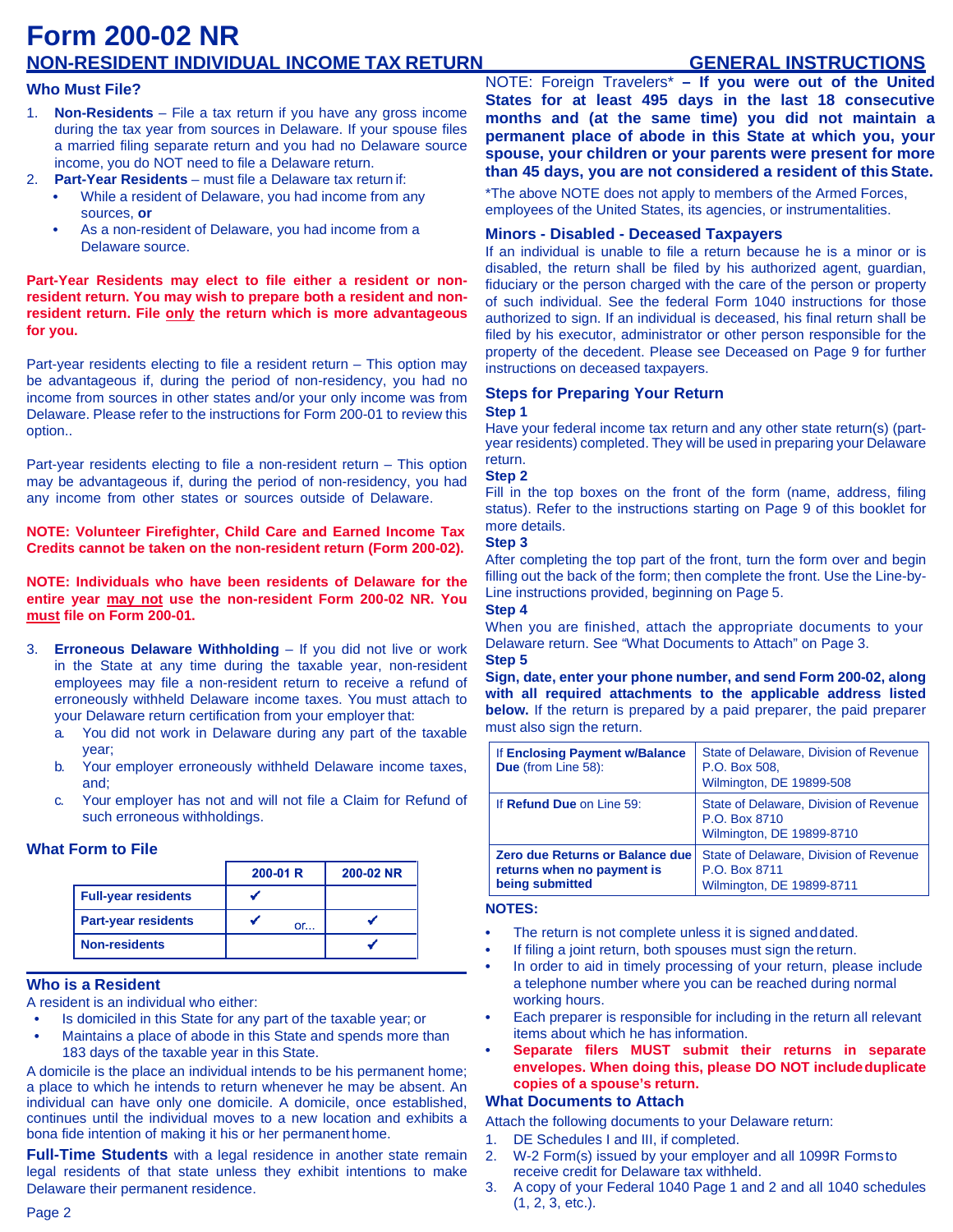- 4. A copy of all federal schedules you are required to file with your federal return (for example, Schedule C, D, E, etc.).
- 5. Delaware Schedule A (PIT-NSA), if itemizing deductions.
- 6. A signed copy of other state's income tax return(s), if you claim credit for taxes paid to another state. Do NOT use the amount from your W-2 form(s).
- 7. A copy of Form 1100S, Schedule A-1, if you take a credit for taxes paid by an S corporation.
- 8. A copy of Form DE2210, pages 1 and 2, if you completed Part 3 of the DE2210 or if the calculated estimated tax penalty is greater than zero.
- 9. A copy of Form 700, Delaware Income Tax Credit Schedule and Form 1801AC and/or Form 2001AC, if applicable. See Page 11 for a description of the Form 700 credits.
- 10. A copy of Delaware Schedule W Apportionment Worksheet, if applicable. You must include pages 1 and 2.
- 11. A copy of Form 5403, Real Estate Tax Return, if you declared and paid estimated taxes on the sale of real estate owned in Delaware.

**NOTE: Failure to attach the above required documentation may delay the processing of your return.**

## **When to File**

**Individual income tax returns are due on or before May 17, 2021, for all taxpayers filing on a calendar year basis.** All others must file by the thirtieth day of the fourth month following the close of their taxable year.

## **Extension of Time to File a Return**

### **CAUTION:**

### **THERE IS NO EXTENSION OF TIME FOR PAYMENT OF TAX**

**An extension of time to file your tax return is granted when the Application for Automatic Extension (Form 200EX) is filed prior to the due date of your return. Interest accrues on any unpaid tax at a rate of ½% per month, or fraction of a month, from the return's original due date until paid.**

**If an extension is not filed and there is a balance due when the return is filed, a penalty will be charged for filing the return late. If you cannot determine whether the return will show a balance due, file Form 200 EX for an extension.**

**To extend your due date** for submitting your completed income tax return (from May 17, 2021 to October 15, 2021), submit the following to the Division of Revenue no later than May 17, 2021:

- 1. The completed copy of Form 200EX and
- 2. Your payment of any balance of tax liability estimated to be due for the year 2019.

**The application for an automatic extension, Form 200EX, may be filed on-line at our website at [www.revenue.delaware.gov.](http://www.revenue.delaware.gov/) If you owe tax with your extension for 2020 and file on-line, you may use a direct debit from your checking or savings account or pay by credit card.** If you are paying by direct debit you may specify a later payment date, up to the due date. Payments by direct debit must not come from an account outside the U.S. and may be made in any amount without dollar limitation. Payments up to \$10,000 can be made by credit card. If you choose not to file online, a blank copy of Form 200EX is available from the Division of Revenue or from our website above.

**Blanket requests for extensions will not be granted. You must submit a separate application for each return.**

## **Amended Returns**

**If any changes made to your federal return affect your state income tax liability, you are required to report the change to the Delaware Division of Revenue within ninety (90) days after the final determination of such a change and indicate your agreement with the determination or the grounds of your disagreement.** Use Form 200-02-X to change an income tax return you have already filed, and attach a copy of any federal adjustments.

## **Members of Armed Forces**

While you are stationed in Delaware:

- **•** Your military pay is subject to Delaware state income tax *only if Delaware is your state of legal residence*.
- **•** Other income earned in Delaware, (that is, income other than military salary), is subject to income tax in Delaware AND inyour state of legal residence, if it is other than Delaware.

### **NOTE TO NON-RESIDENT U.S. MILITARY PERSONNEL STATIONED IN DELAWARE:**

**If you have other income from Delaware sources and file a Delaware Form 200-02NR, you can exclude on Line 16, Column 1 of the Delaware Non-Resident Income Tax Return the amount of your military compensation in accordance with the Service Members Civil Relief Act.**

**All non-resident military members MUST include all income (even military) in Column 1, Line 1 to Line 14, and subtract their military income in Column 1, Line 16. Column 2 is reserved for Delaware Source Income only. Please see the example below and on Page 6 for further instructions.**

- **•** You do NOT need to file a Delaware return if:
	- a. You are receiving only military active duty income,AND
	- b. You are a legal resident of another state.

| <b>Members of the Armed Forces</b>                 |                                       |                              |                                                  |  |  |
|----------------------------------------------------|---------------------------------------|------------------------------|--------------------------------------------------|--|--|
| Are you a<br><b>Legal Resident</b><br>of Delaware? | <b>Delaware Filing Required</b>       |                              |                                                  |  |  |
|                                                    | <b>Military Active</b><br>Duty Income | Other Income<br>Earned in DE | Other Income<br>Earned in<br><b>Other States</b> |  |  |
| <b>YES</b>                                         | YES*                                  | YES*                         | YFS*                                             |  |  |
| <b>NO</b>                                          | <b>NO</b>                             | YES*                         | NΟ                                               |  |  |
| *Whether you are stationed in Delaware or not.     |                                       |                              |                                                  |  |  |

**Your state of legal residence** is the same as it was when you entered the Armed Forces unless you voluntarily changed it while in the Armed Forces. For example, if you were a legal resident of Delaware when you entered the Armed Forces, you remain a legal resident of Delaware for Delaware state income tax purposes unless you voluntarily abandoned your Delaware residency and established a new legal domicile in another state.

**If you change your legal residence**, you are a part-year resident of both states in the year you change. A change in legal residence is documented by filing DD Form 2058 and DD Form 2058-1 with your military personnel office.

| <b>Persons 60 or Over Checklist</b><br>If you were 60 years of age or older on 12/31, please review the following items before filing your return: |                                                                                                                                             |                   |
|----------------------------------------------------------------------------------------------------------------------------------------------------|---------------------------------------------------------------------------------------------------------------------------------------------|-------------------|
|                                                                                                                                                    | You may be eligible for the pension exclusion.                                                                                              | Line 23, Page 6   |
|                                                                                                                                                    | Social security and Railroad retirement benefits are excluded from Delaware taxable income.                                                 | Line 26, Page 7   |
|                                                                                                                                                    | You may be eligible for an exclusion if your earned income was less than \$2,500.                                                           | Line 29, Page 7   |
|                                                                                                                                                    | You are entitled to an additional personal credit of \$110.                                                                                 | Line 43b, Page 10 |
|                                                                                                                                                    | If you were 65 years of age or older on 12/31, you are eligible for an additional standard deduction of \$2,500, if you<br>did not itemize. | Line 39, Page 10  |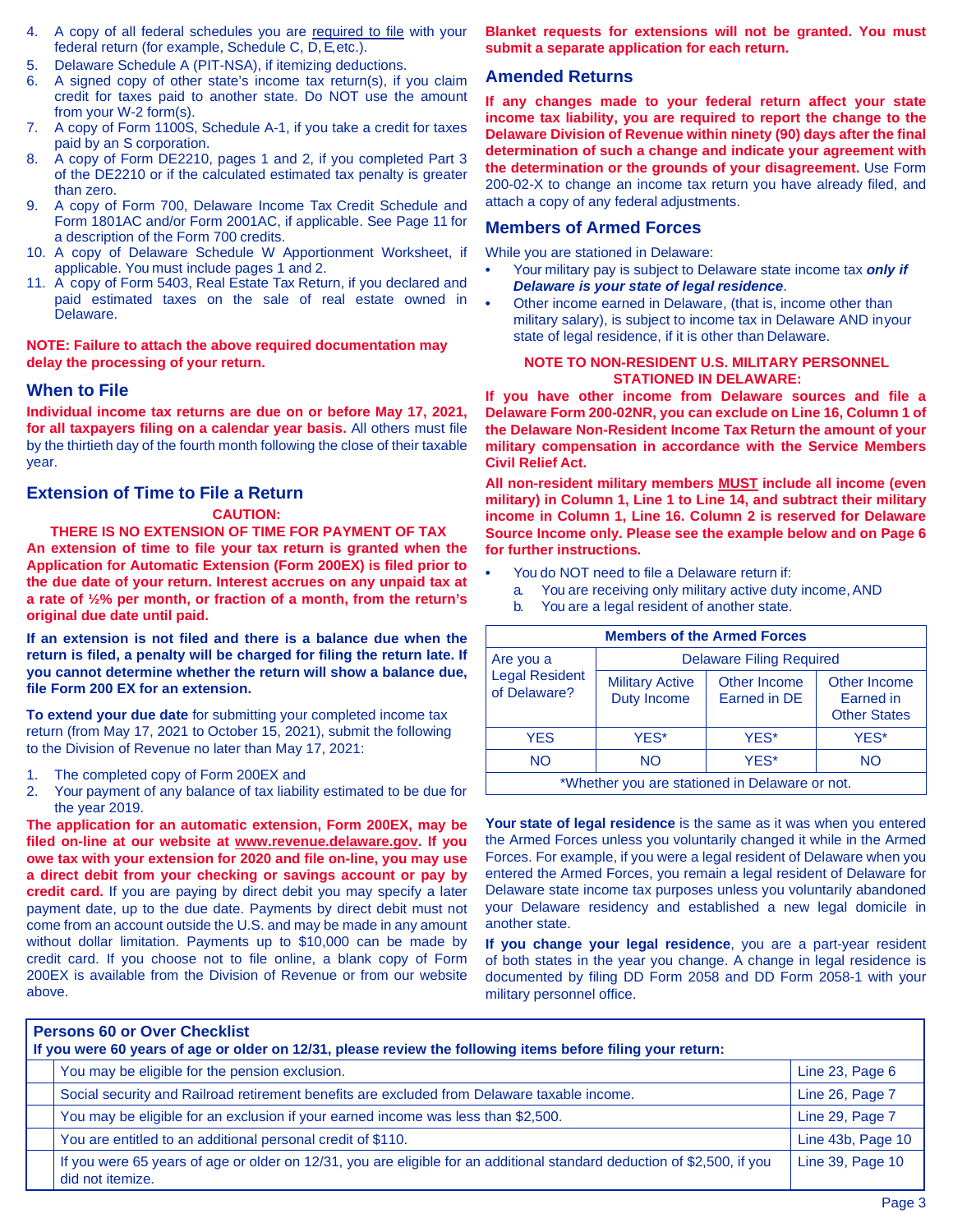### **The following examples illustrate this:**

- 1. Airman John Green, who is a legal resident of Delaware (domiciled in Delaware), was ordered to duty in, and moved his family to, New Jersey. The family has no income other than Green's military pay. Airman Green will file a federal and Delaware Resident tax return only. A New Jersey state tax return is notrequired.
- 2. Sergeant Paul Smith, whose domicile is Ohio, to which he is liable for income taxes, has been on active duty in Delaware for 12 months. Sergeant Smith is single and has non-military income from Delaware. Sergeant Smith will file as a non-resident of Delaware (using Form 200-02 NR), reporting all his income in Column A. He will also deduct his military compensation from his Delaware Non-Resident Return as a federal adjustment to gross income (Column A, Line 16). Sergeant Smith will report his non-military income from Delaware in Column 2. He should contact Ohio for his filing requirements for Ohio.

### **Military Spouses**

**All income of a non-military spouse** is taxed in the state of their legal residence.

- 1. Airman Dan Brown and his spouse are legal residents of Delaware (domiciled in Delaware). Airman Brown was ordered to duty in, and moved with his spouse to, New Jersey. Besides Airman Brown's military pay, his spouse has New Jersey source wages. Airman Brown and his spouse will file both a federal and Delaware Resident tax return reporting both military and nonmilitary income. A New Jersey state tax return is not required.
- 2. Sergeant Michael Jones, whose domicile is not Delaware, has been on active duty in Delaware for 12 months. Sergeant Jones is married and his spouse has non-military income from Delaware. If Sergeant Jones' spouse maintains a legal residence in a state other than Delaware, a Delaware state tax return will not be required. Sergeant Jones and his spouse should contact their state of legal residence for their filing requirements.

A military spouse claiming an exemption from Delaware's income tax withholding requirements must complete an Annual Withholding Tax Exemption Certification Form, Form W-4DE, with their employer. This form is also available on our website at [www.revenue.delaware.gov.](http://www.revenue.delaware.gov/)  A military spouse claiming an exemption must meet the conditions set forth under the Service Members Civil Relief Act, as amended by the Military Spouses Residency Relief Act.

### **Requirement to File Estimated Taxes**

Every person who is either a resident of Delaware or has income from Delaware sources may be required to file quarterly Declarations of Estimated Tax with the Delaware Division of Revenue, *if the Delaware tax liability less payments and credits can reasonably be expected to exceed \$800.* (See worksheet below).

You may be required to make estimated payments, *if you receive a lump sum distribution or a large bonus at the end of the year.*

Also, you may be required to make estimated payments if while you are a Delaware resident:

- **•** Your employer does not withhold Delaware tax; or
- **•** You work in another state whose tax withholding rate is lower than that of Delaware.

If you did not file estimated taxes for 2020 and need estimated tax coupons, you may find them on our website at de.gov/estimated, call the forms voice mailbox at (302) 577-8588 to order them, or call toll free 1-800- 292-7826 (Delaware only).

**Estimated tax payments may be made online at revenue.delaware.gov by direct debit from your checking or savings account or by credit card.** If you are paying by direct debit you may specify a later payment date, up to the due date. Payments up to \$10,000 can be made by credit card. If you want to pay by check, you must use the paper Form 200-ES available on our website at www.revenue.delaware.gov. To estimate your 2021 tax liability prior to receiving the booklet, complete a 2020 return using estimated income and deduction amounts for 2021.

## **When to Make Your Estimated Tax Payment**

For estimated tax purposes, the year is divided into four payment periods. Each period has a specific payment due date:

| For the period:         | The payment due date is: |  |
|-------------------------|--------------------------|--|
| 1/1/21 through 3/31/21  | April 30, 2021           |  |
| 4/1/21 through 5/31/21  | June 15, 2021            |  |
| 6/1/21 through 8/31/21  | September 15, 2021       |  |
| 9/1/21 through 12/31/21 | <b>January 18, 2022</b>  |  |

For more information concerning estimated taxes or payment voucher and worksheet, visit de.gov/estimated, or call (302) 577- 8200.

## **Estimated Tax Penalty**

You may owe this penalty if the amount you owe (Line 53) is more than 10% of the tax shown on your return (Line 47, Balance).

## **Exceptions to the Penalty**

You will not owe the penalty if your 2020 tax return was for a period of 12 full months AND EITHER of the following applies:

- 1. You had no tax liability for 2019, or
- 2. The total of Line 46 (Total Non-Refundable Credits) and Line 52 (Total Refundable Credits) on your 2020 return equals at least 100% of the tax liability shown on your 2019 return and estimated tax payments for 2020 were made on time. Use 110% of your 2019 tax liability if your 2019 Delaware adjusted gross income exceeded

\$150,000, or if you are filing status 3 and your 2019 Delaware adjusted gross income exceeded \$75,000.

3. For Special Rules regarding Farmers and Fishermen and for waivers of the penalty please see the separate Instructions for Form 200-ES and/or Form DE2210.

## **Penalties and Interest**

### **1. Interest – Underpayment or late payment**

The Delaware Code provides that interest on any underpayment or late payment of income taxes due shall accrue at the rate of ½% per month, from the date prescribed for payments to the date paid.

## **2. Penalty – Late-filing of balance due return**

The law imposes substantial penalties for failure to file a timely return. Late-filed returns resulting in a balance due are subject to a penalty of 5% per month of the balance due.

### **3. Penalty – Negligence/fraud/substantial understatement**

The law also provides severe penalties for filing a false or fraudulent return, or for making a false certification. The mere fact that the figures you report on your Delaware return are taken from your federal return will not relieve you from the imposition of penalties for negligence or for filing a false or fraudulent return.

= 3

## **Who Must File Estimated Taxes for 2021**

To determine if you must pay estimated income tax payments complete the following:

- Enter the amount of your total estimated tax liability **1** 1 for 2021 (See the tax table or tax rate schedule.) 1.
- 2. Enter the amount of estimated Delaware withholding \_\_\_\_\_\_\_\_\_\_\_\_\_\_\_\_\_ 2 tax and other credits for 2021.
- Enter the balance due (Line 1 minus Line 2). 3.

#### **You DO NOT have to file estimated taxes if:** 4.

- **•** Line 3 is less than \$800, or
- **•** Line 2 is at least 90% of Line 1, or
- **•** Line 2 is at least equal to 100% of your total tax liability for 2020. If your 2020 Delaware AGI exceeded \$150,000, or if you are filing status 3 and your 2020 Delaware AGI exceeded \$75,000, Line 2 must be at least 110% of your 2020 tax liability.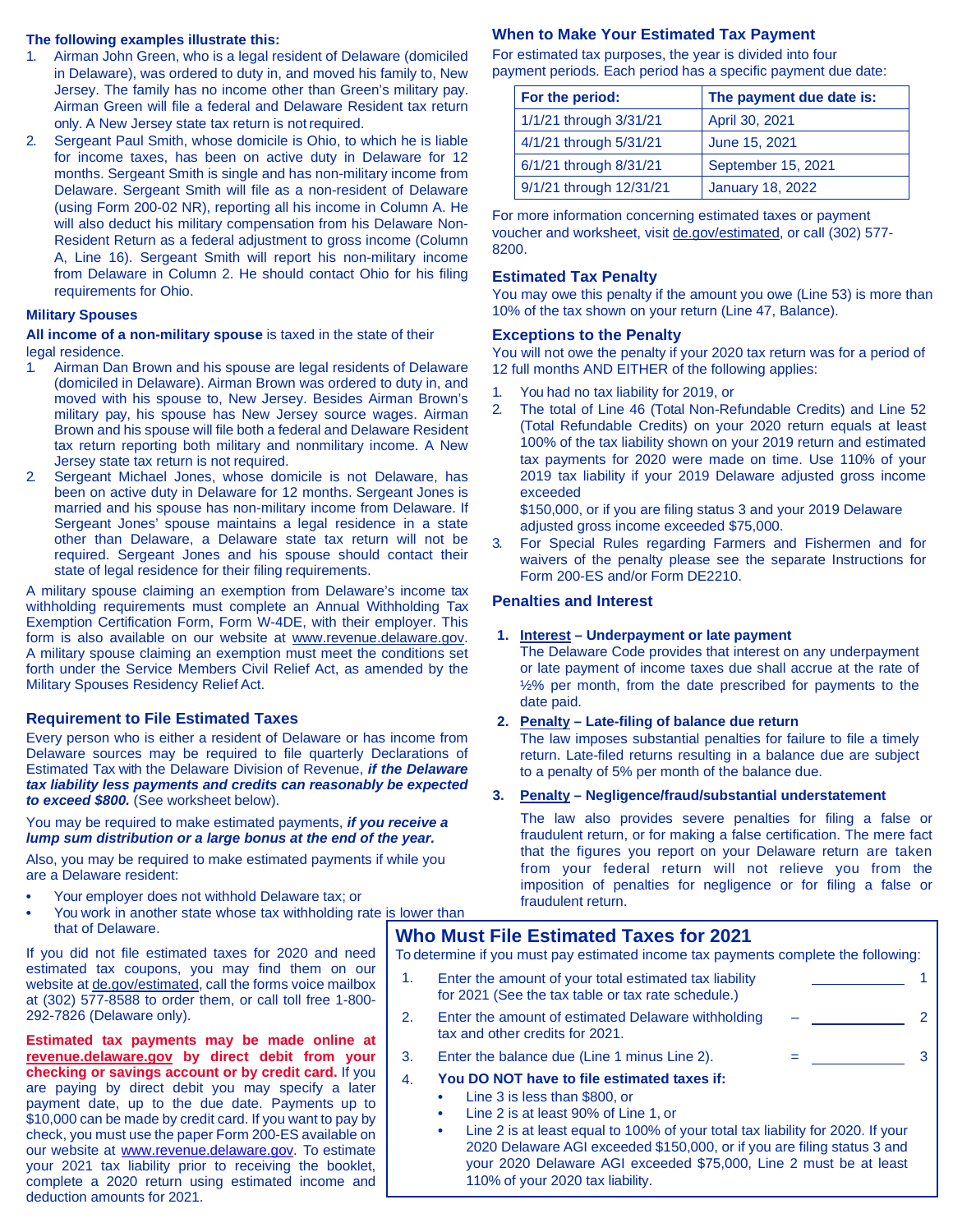### **4. Penalty - Failure to pay**

The law provides a penalty of 1% per month (not to exceed 25%) of the net tax liabilities for failure to pay the tax liability due on a timely filed or late filed return. This penalty is in addition to the interest charged for late payment.

### **5. Penalty - Failure to File/Pay Estimated Taxes**

The law provides a penalty of 1½% per month of the computed tax payment for failure to file/pay estimated taxes due. This penalty is in addition to those penalties and interest listed above. The penalty is also assessed if the estimated payment is filed late.

### **Complete the back of the form, beginning with Line 1. Once the back is completed, return to the front and follow the instructions for "Front of Form" on page 9.**

### **Rounding Off Dollars**

Dollar amounts on your return must be rounded off to the nearest whole dollar. This means that amounts from 50 to 99 cents are increased to the next dollar. For example, \$1.50 becomes \$2.00 and \$1.49 becomes \$1.00.

#### **BACK OF FORM 200-02**

### **Column 1 – Federal**

**This column should reflect the entries you have made on the appropriate lines of your federal return as if you were a full-year resident of Delaware. List all items of income, adjustment, and modification regardless of the state from which the items were derived. If Filing Status 3, use only your income.**

**Column 1, Line 1 through Line 17, must match each line of Federal Form 1040 and 1040 schedules for all filing statuses except Filing Status 3. Exception: Non-resident U.S. military personnel who exclude military compensation in Column 1, Line 16.**

### **Column 2 – Delaware Source Income and/or Loss**

List all amounts of income, gain, loss, or adjustment from Delaware sources. **Part-year residents must also include all income from any source during the time of Delaware residency.** Part-year residents must first allocate their income by date. Ex: a taxpayer lived in Delaware from 8/1/20 through 12/31/20. If he sold stock on 4/1/20, when he did not live in Delaware, then the gain/loss would not be reported in Column 2. If he sold stock on 9/1/20, while he lived in Delaware, then he must report that gain/loss in Column 2. If income was earned evenly throughout the year, then allocate the income based on the percentage of time of residency in Delaware. Example: Interest income for the year was \$120. If the taxpayer lived in Delaware from 8/1/20 to 12/31/20 then  $5/12$  (\$120 x  $5/12 = $50$ ) of the income would be allocated to Column 2.

### **Determining Delaware Income Line-By-Line Instructions**

## **Wages, Salaries, Tips, etc. 1 11**

Enter in Column 2 wages, salaries, tips or other compensation you received as an employee reported as Delaware income on your W-2. Part-year residents should include the total of (a) the amount earned while working in Delaware and (b) the amount earned while a Delaware resident**. If, in connection with your Delaware employment, you are required to render services outside Delaware, such income may be excluded, but you must complete Schedule W and attach it to your return**. **Copies of this form are available from the Division of Revenue and on our website. Do not submit computer worksheets or handwritten calendars in lieu of Schedule W.**

**NOTE: Working from home does not qualify for an exclusion on Schedule W. See the Schedule W instructions for further detail. Severance Pay Note: Non-residents receiving severance pay should see Schedule W – Apportionment worksheet for instructions.**



## **Interest and Dividend Income 2 - 3**

Generally, interest, dividend income and interest from other States' obligations are taxable by Delaware only for that period in which you **were a resident of Delaware.** Interest connected with a trade or business located in Delaware should be included in Column 2 regardless of state of residency.



### **State Refunds, Credits or Offsets Of State And Local Income Taxes.**

Enter the amount of your Delaware taxable refund in Column 2.

#### **Alimony Received 5**

Alimony received is taxable to Delaware only for the period in which you were Delaware resident. Enter this amount in Column 2.

#### **Business Income or (Loss) 6**

Enter in Column 2 the income or loss incurred from **businesses located within Delaware and the business income or loss for the period you were a resident of Delaware. Business income or loss, regardless of source, earned while a resident of Delaware must also be included in Column 2.** Indicate business losses in brackets.

### **NOTE: Line 6 - Business Income (or Loss)**

If you have business income or loss from sources within Delaware and at least one other state, you must either (1) attribute all positive income to Delaware; or (2) determine Delaware source income or loss on Form 800, available from the Division of Revenue or our website.

#### **Capital Gains or (Losses)/Other Gains or (Losses) 7a & 7b**

Gains or losses from the sale of real property (such as land or buildings) located in Delaware must be reported in Column 2. Gains or losses from property other than real property (such as stocks or bonds) sold **while a resident of Delaware** must also be included in Column 2.

#### **IRA Distributions 8**

Enter in Column 2, Taxable IRAdistributions received **while a resident of Delaware.**

#### **Taxable Pension and Annuities 9**

Enter in Column 2, taxable pensions and annuities received **while a resident of Delaware.**

#### **Rents, Royalties, Partnerships, S Corps, Estates, Trust, etc. 10**

Enter in Column 2, the income or loss from **property located in Delaware and/or from doing business in Delaware. Part-year residents must also include amounts of income or loss incurred while a resident of Delaware.**

**Farm Income or (loss)**

Enter in Column 2 the **income or loss incurred from a farm located within Delaware. Part-year residents must also include amounts of income or loss incurred while a Delaware resident.**

#### **Unemployment Compensation (Insurance) 12**

Part-year residents report in Column 2 their portion of unemployment compensation **received while a resident of Delaware.** If you are a full-year non-resident, unemployment compensation is only taxed by your state of residence, even if the unemployment compensation was received from the State of Delaware.

#### **Taxable Social Security Benefits 13**

Enter in Column 2, taxable Social Security benefits received while a resident of Delaware.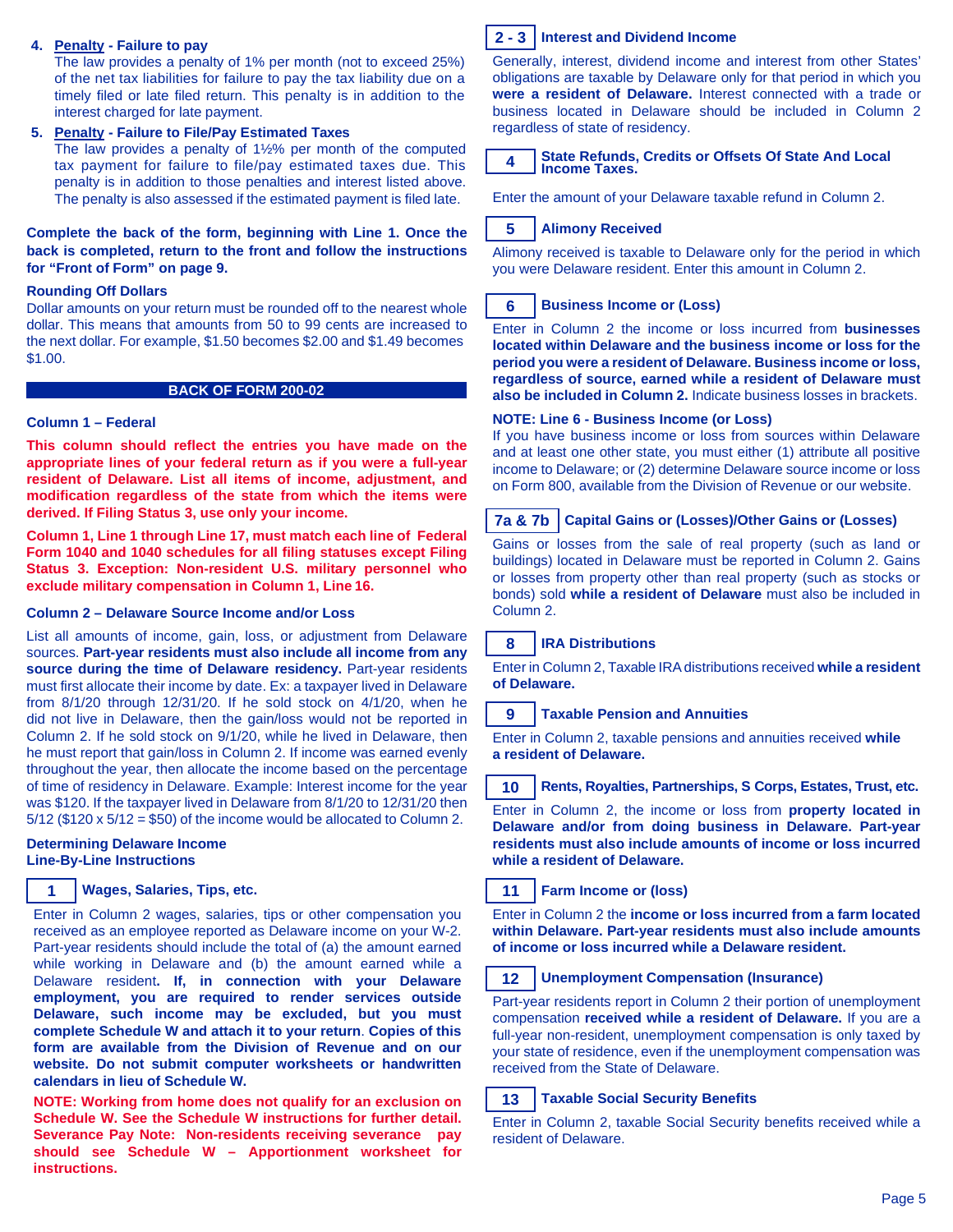#### **Other Income 14**

Enter in Column 2 any other income for which there is no line provided on the return. Other income includes prizes, awards, gambling winnings, etc. **earned while a resident of Delaware or from sources within Delaware.**

#### **Adjustments to Income 16**

In Column 1, enter the total amount of the adjustment for your Federal Form 1040.

**In Column 2, enter the amount of federal adjustments allowable as Delaware source adjustments, which MUST be related to Delaware source income.**

## **Non-Resident U.S. Military Personnel Stationed in Delaware**

**In accordance with the Service Members Civil Relief Act, the amount of military compensation earned by non-resident service members, regardless of filing status, should be included on Line 16 of their Delaware Non-Resident Income Tax Return as a subtraction from federal adjusted gross income. (Column 1 only.) DO NOT include your military compensation on Line 16, Column 2.**

#### **EXCEPTION**

#### **Alimony Payments – Delaware Source Share of Federal Adjustments**

The portion of Federal adjustment for payment of alimony is limited by the proration of Total Delaware Source Income to Total Federal Income. To determine the proration decimal of your Delaware source income to your Federal income, divide the amount from Line 15, Column 2 by the amount from Line 15, Column 1. Carry out the computation to four decimal places, rounding off to the fourth position. Then, enter the amount of Total Federal Adjustments for alimony and multiply by the proration decimal.



The proration decimal may not exceed 1.0000 or be less than zero.



The result is the amount of allowable Delaware source adjustment for alimony. Add this amount to the total of any other Delaware sourced adjustments (other than alimony) taken on your federal return and enter the total on Line 16, Column 2.

#### **Subtract Line 16 from Line 15 17**

**NOTE: The ratio used in reporting income on Lines 1 through 14 is used in determining the ratio of modifications for Lines 18 through 26. For example, a full-year nonresident would enterinterest income on Line 2, Column 1 as shown on the federal return, but no interest income would be included as Delaware source income (Column 2). If a portion of this interest income is from US Obligations, that portion would be entered on Line 22, Column 1 only.**

**Since no interest income was reported on Line 2, Column 2 as Delaware source income, no portion of the deduction would be considered from Delaware sources and, therefore, cannot be included on Line 22, Column 2.**

#### **Interest on State and Local Obligations other than Delaware 18**

Interest you received from any obligations of States other than Delaware or their political subdivisions, while you were a resident

of Delaware is taxable and must be added on Line 18. Examples of **interest that is taxable**:

- **•** Interest received on Pennsylvania Turnpike Bonds.
- **•** Mutual fund dividends not included in Line 15 that are attributable to interest on state or local obligations (minus those attributable to the State of Delaware and its authorities and political subdivisions – provided the mutual fund reports that amount to you in writing).

#### **19 Fiduciary Adjustments, Oil Percentage Depletion**

#### **Fiduciary Adjustments**

Net additions from fiduciary adjustments arising out of income received from an estate or trust as shown on Federal Form K-1, *Beneficiary's Share of Federal Income and Deductions*, should be included on Line 19.

#### **Oil Percentage Depletion**

The law provides for the disallowance of any percentage depletion deduction allowable under federal law, to the extent it is in excess of cost depletion. Add the excess to the amount of fiduciary adjustments and enter the total on Line 19.

#### **U.S. Obligations 22**

All interest received on obligations of the United States and included on your federal tax return is **exempt** from Delaware tax and should be entered on Line 22. Failure to identify the payer on Federal Schedule B will result in the disallowance of the deduction. All interest received on obligations for which the United States is NOT the primary obligor or which are NOT guaranteed by the full faith and credit of the United States is not exempt from tax and may not be entered on Line 22. (Examples are shown in the Line 22 table below.)

#### **Pension Exclusion 23**

Amounts received as pensions from employers (including pension of a deceased taxpayer) may qualify for an exclusion from Delaware taxable income, subject to the limitations described below.

**Eligible Retirement Income** Delaware tax law authorizes an exclusion of up to \$12,500 from pension and eligible retirement income for each individual age 60 or older.

| LINE 22 EXAMPLES. INTEREST RECEIVED ON U.S. OBLIGATIONS                                                                                                     |                                                                         |  |  |  |
|-------------------------------------------------------------------------------------------------------------------------------------------------------------|-------------------------------------------------------------------------|--|--|--|
| Examples of<br><b>INTEREST THAT IS EXEMPT</b>                                                                                                               | <b>Examples of</b><br><b>INTEREST THAT IS NOT EXEMPT</b>                |  |  |  |
| U.S. Treasury Bill, Bonds (Series E, F, G,<br>H), Certificates, Notes                                                                                       | <b>Federal National Mortgage</b><br>Association<br>(Fannie Maes)        |  |  |  |
| <b>Export Import Bank</b>                                                                                                                                   | Federal Home Loan Mortgage Corp.                                        |  |  |  |
| Federal Deposit Insurance Corp.                                                                                                                             |                                                                         |  |  |  |
| <b>Federal Farm Credit Bank</b>                                                                                                                             | <b>Government National Mortgage</b><br><b>Association (Ginnie Maes)</b> |  |  |  |
| <b>Federal Intermediate Credit Banks</b>                                                                                                                    | International Bank of Reconstruction                                    |  |  |  |
| <b>Federal Land Banks</b>                                                                                                                                   | and Development                                                         |  |  |  |
| <b>Tennessee Valley Authority</b>                                                                                                                           |                                                                         |  |  |  |
| Mutual Fund Dividends (Dollar amount or<br>percentage directly attributed to a U.S.<br>obligation, provided the Mutual Fund<br>reports that amount to you.) | <b>Student Loan Marketing Association</b><br>(Sallie Maes)              |  |  |  |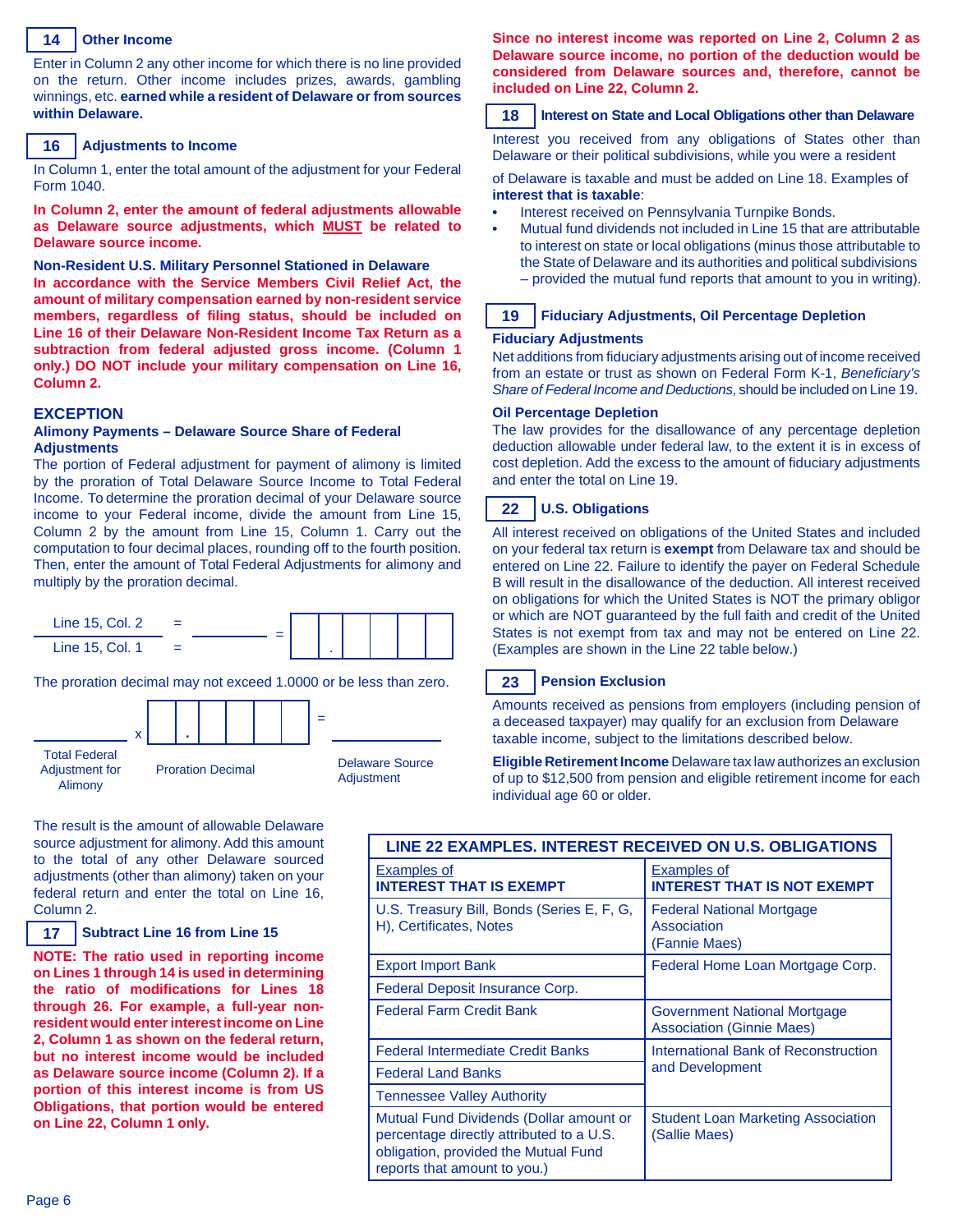**An early distribution from an IRA or pension fund due to emergency reasons or due to separation from employment does not qualify for the pension exclusion. If the Distribution Code(s) listed in Box 7 of your 1099 R(s) is a 1 (one), then that amount DOES NOT qualify for the pension exclusion. Also, if you were assessed an early withdrawal penalty on Line 6 of the Federal 1040, Schedule 2, then that amount DOES NOT qualify for the pension exclusion.**

**NOTE:** Each taxpayer may receive ONLY ONE exclusion, even if he or she is receiving more than one pension or other retirement distribution. A husband and wife who each receive pensions are entitled to one exclusion each.

**IF YOU WERE UNDER 60 on December 31, 2020, your exclusion equals \$2,000 or the amount of your pension, whichever is less.**

**IF YOU WERE 60 OR OVER** on December 31, 2020, your exclusion is determined as follows:

- 1. Amount of pension ................................. \$
- 2. Amount of "eligible retirement income"
- (See definition below) ............................ \$
- 3 Total (add Lines 1 and 2) ....................... \$
- 4. Enter Line 3 or \$12,500, whichever is less on Line 23, Column 1 ..................... \$

**Eligible retirement income** includes dividends, capital gains net of capital losses, interest, net rental income from real property and qualified retirement plans (IRC Sec. 4974), such as IRA, 401(k), Keogh plans, and government deferred compensation plans (IRC Sec. 457).

**Disability pension income paid by your employer is reported as wages on the federal return until you reach the minimum retirement age. Minimum retirement age is generally the age at which you can first receive a pension or annuity if you are not disabled. Therefore, disability pension income does not qualify for the pension exclusion.**

**Pension Exclusion Example:** The primary taxpayer received \$10,000 in pension income. The secondary taxpayer received no pension income. The taxpayers had joint bank accounts and mutual fund accounts. They earned \$5,000 in interest from the bank, \$1,000 in dividends and \$3,000 in capital gains. Income from the joint accounts would be split equally between the two taxpayers. Both taxpayers are over 60 years old. The primary taxpayer's exclusion is \$12,500  $(10,000 + 2,500 + 500 + 1,500 = $14,500)$ . The maximum exclusion for the primary taxpayer is \$12,500. The secondary taxpayer cannot include in the pension exclusion calculation the amount by which the primary taxpayer exceeded the \$12,500 maximum exclusion. The pension exclusion for the secondary taxpayer is \$4,500 (2,500 + 500 + 1,500). If filing a joint return, the combined exclusion for the primary and secondary taxpayer is \$17,000.

## **LINE 29 WORKSHEET, PERSONS 60 OR OVER OR DISABLED** Single, married or filing separate | Y | N | Married or filing joint returns. | Y | N

| <b>Separate, interned of filling separate</b><br>returns.                                          | $\mathbf{N}$ | <b>IVIAHICU VI IIIIIIY JUIIII ICLUIIIS.</b>                                                      |  |
|----------------------------------------------------------------------------------------------------|--------------|--------------------------------------------------------------------------------------------------|--|
| Were you at least 60 years old or<br>totally and permanently disabled<br>on 12/31/2020?            |              | Were both spouses at least 60 years<br>old or totally and permanently disabled<br>on 12/31/2020? |  |
| Was your earned income (i.e.,<br>wages, tips, farm or business<br>income) total less than \$2,500? |              | Is combined earned income (i.e.,<br>wages, tips, farm or business income)<br>less than \$5,000?  |  |
| Is Line 28 \$10,000 or less?                                                                       |              | Is Line 28 \$20,000 or less?                                                                     |  |
| If you answered YES to all,<br>Enter \$2,000 on Line 29                                            |              | If you answered YES to all,<br>Enter \$4,000 on Line 29                                          |  |
|                                                                                                    |              |                                                                                                  |  |

**NOTE:** If you are filing a joint return and only one spouse qualifies for this exclusion, you should consider filing separate returns (Filing Status 3).

**If you are allowed a pension exclusion for Delaware purposes, please enter the full amount in the Federal column. Enter in the Delaware column the ratio of pension and eligible retirement income reported in Column 2, divided by the pension and eligible retirement income reported in Column 1. Multiply this ratio by the pension exclusion amount to determine the allowable exclusion. Enter this amount on Line 23, Column 2.**

| <b>EXAMPLE: ELIGIBLE RETIREMENT INCOME</b>     |         |                          |  |  |  |
|------------------------------------------------|---------|--------------------------|--|--|--|
|                                                | Federal | <b>DE Sourced Income</b> |  |  |  |
| Interest                                       | 1,000   |                          |  |  |  |
| <b>Dividends</b>                               | 1,500   |                          |  |  |  |
| <b>Capital Gain</b>                            | 100,000 | 100,000                  |  |  |  |
| Pension                                        | 50,000  |                          |  |  |  |
| Pension & Eligible<br><b>Retirement Income</b> | 152,500 | 100,000                  |  |  |  |

DE Pension Exclusion = (100,000/\$152,500) x 12,500

.6557 x 12,500 = \$8,196 Column 1 Pension Exclusion = \$12,500. Column 2 Pension Exclusion = \$8,196.

**Please remember to enclose the 1099R forms and other supporting schedules to support your pension exclusion.**

#### **Delaware State Tax Refund 24**

Delaware state tax refunds should be excluded in Columns 1 and 2; to the extent they are included on Line 4, Columns 1 and 2.

#### **Fiduciary Adjustment 25**

Net subtractions from fiduciary adjustments derived from income received from an estate or trust, as shown on your Federal Form K-1, *Beneficiary's Share of Income and Deductions*, should be included on Line 25.

## **Work Opportunity Credit**

The law allows a deduction for the portion of wages paid but disallowed as a deduction for federal tax purposes by reason of claiming the work opportunity tax credit on the federal return.

That portion of the deduction for wages, which is disallowed for federal purposes, should be entered on Line 25. In order to claim this modification, you must attach Federal Form 5884.

### **Delaware Net Operating Loss Carryovers**

Taxpayers who were prevented in previous years from carrying back federal net operating losses to their Delaware returns (because of Delaware's \$30,000 limit on net operating loss carrybacks) are permitted to carry these additional losses forward on their Delaware return in years following the loss year.

### **Unemployment Benefits**

Taxpayers are permitted to exclude unemployment compensation from adjusted gross income in Delaware for the 2020 tax year. Enter the amount of unemployment compensation included in Federal adjusted gross income on line 25, column 1 to reduce Delaware AGI. If some or all of the unemployment compensation was sourced to Delaware, include the Delaware-sourced unemployment compensation on Line

25, column 2 to reduce Delaware source income. **See Special Note on Page 13.**

#### **Social Security/Railroad Retirement Benefits 26**

**Social Security and Railroad Retirement benefits are not taxable in Delaware** and therefore should not be included in Delaware taxable income. Enter on Line 26 the total amount from Line 13 plus any Railroad Retirement payments included on Line 9.

### **Higher Education**

Distributions received from qualified retirement plans (IRC Sec. 4974, including IRAs), deferred arrangements (such as 401(k) plans) and government deferred compensation plans (IRC Sec.

Page 7 457) may be excluded from Delaware adjusted gross income to the extent they are used in the same tax year to pay for books, tuition or fees at an institution of higher education attended by the taxpayer or by his or her dependents who have NOT attained the age of 26 by December 31, 2020, as long as such amounts have been included in federal adjusted gross income. Please include a copy of all 1098T forms and proof of payment(s) with your return to support your deduction.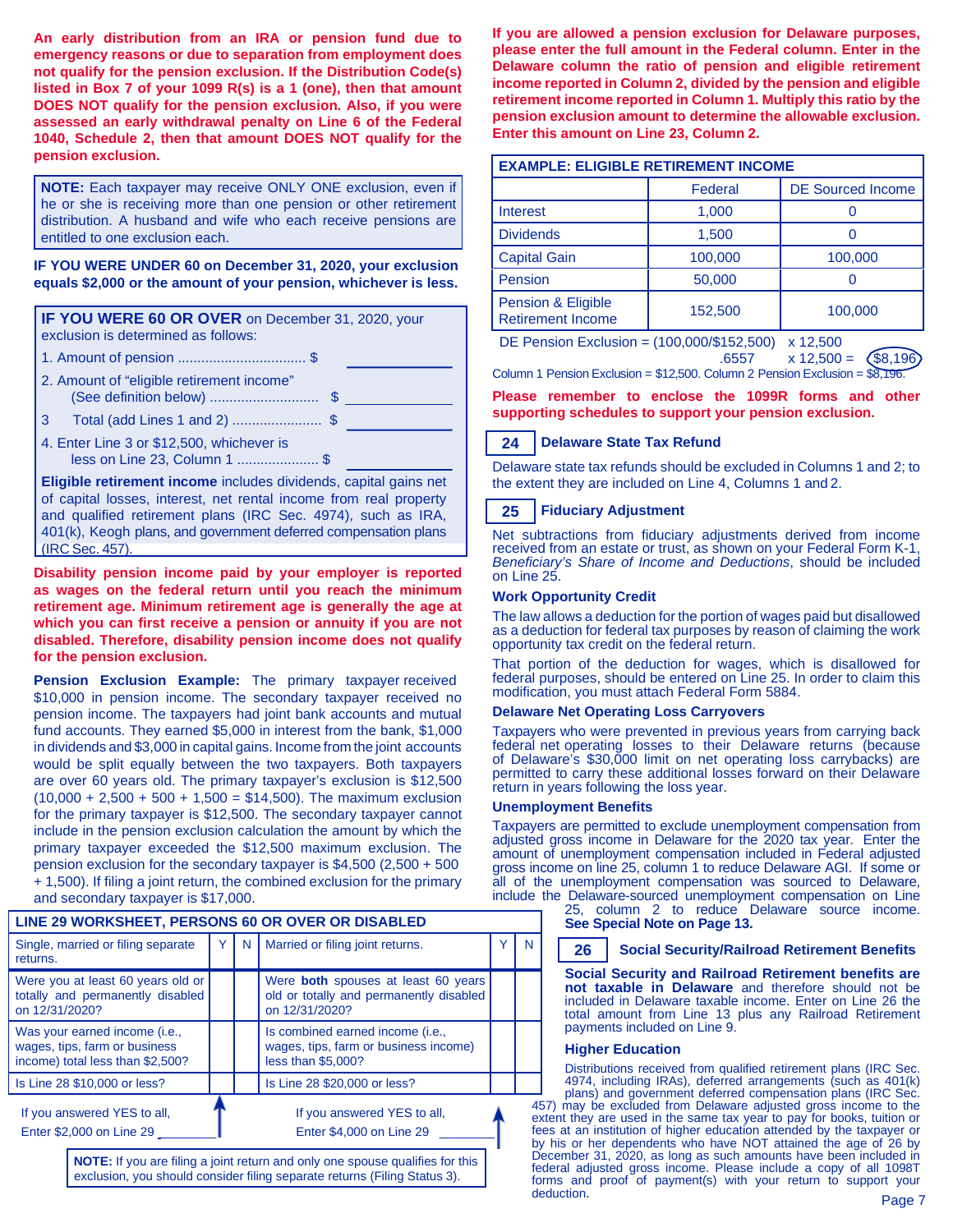### **29**

#### **Persons 60 or Over or Disabled**

**The law provides for exclusions from gross income to persons who meet certain qualifications. Please refer to the Line 29 worksheet to determine if you qualify.**

## **Column 2 30A**

Subtract Line 29, Column 2 from Line 28, Column 2. **Enter the total on Line 30A, Column 2 and on Line 42, Box A on the front of your return.** This is your Modified Delaware Source Income.

## **Column 1 30B**

Subtract Line 29, Column 1 from Line 28, Column 1. **Enter the total on Line 30B, Column 1. Enter this total on Line 37 and Line 42, Box B on the front of your return.** This is your Delaware Adjusted Gross Income.

#### **Itemized Deductions**

If you elect to itemize deductions, complete Section D, Lines 31- 36, to determine the amount of itemized deductions which you may claim on your Delaware return; otherwise, you may skip this section. All federal limitations apply to Delaware itemized deductions.

**NOTE: If you claimed a standard deduction on yourfederal return, you may still elect to itemize your deductions on the Delaware return. In this case, complete and attached Delaware Schedule A.**

### **NOTE:**

**Do not enter motor vehicle title, realty transfer tax, or transfer fees as other taxes. They do not qualify.**

#### **Itemized Deductions from Delaware Schedule A 31**

Enter on Line 31 the total amount of itemized deductions as shown on Line 17, Delaware Schedule A.

If you are unable to specifically allocate deductions between spouses, prorate the deductions based on a ratio of your separate incomes to total joint income. For example, if one spouse earns 60% of the household income and the other earns 40%, designate 60% of the deductions to the spouse earning 60% of the household income and 40% of the deductions to the spouse earning 40% of the household income. Enter the deduction on line 31 of your respective Delaware Non-Resident return.

#### **Foreign Tax Paid 32**

If you elected the Foreign Tax Credit on your federal return, your federal itemized deductions, allowed as Delaware itemized deductions, will be increased by the amount of foreign taxes actually paid. Foreign taxes accrued, but not paid, are not allowed as an addition on Line 32. On Line 32, enter the amount of foreign taxes paid included on Line 8 of Federal Form 1116.

#### **Charitable Mileage Deduction 33**

If you used your automobile to perform a voluntary service for a charitable organization, you may increase your itemized deductions as follows:

Miles driven 1/1/20 - 12/31/20: x .26 = \$



## **Form 700 Tax Credits**

Enter the amount of the charitable contribution claimed in your Delaware itemized deductions for permanent gifts of land, or interest in land, to public agencies and qualified private non-profit charitable organizations and any investment in Neighborhood Assistance for which you claimed a tax credit from Form 700 on Line 45 of your Delaware Return. **Form 1801AC and/or Form 2001AC and the Division of Revenue approval letter must be attached to your return.**

#### **Total Itemized Deductions 36**

Subtract Line 35 from Line 34. Enter the results here and on Line 38 of your Delaware return. **Make sure you have checked the box "b" on Line 38 to indicate that you are electing to itemize your deductions. A Delaware Schedule A is required to be attached to your return.**

**Always compare the results of Line 38 to the standard deduction; you may benefit from using the standard deduction and from allowable additional standard deductions.**

#### **Section E**

#### **Direct Deposit of Refund**

Complete Section E if you want us to directly deposit the amount shown on Line 59 into your bank account. Refunds may not be direct deposited to a bank account outside the U.S.

#### **Why Use Direct Deposit?**

- **•** You get your refund fast even faster if you file through the Internet.
- **•** Payment is more secure there is no check to get lost.
- **•** More convenient. No trip to the bank to deposit your check.

Check with your financial institution to make sure your deposit will be accepted and to get the correct routing and account numbers.

#### **Delaware College Investment Plan (529 Plan)**

Individuals can deposit their State income tax refund directly into a 529 Plan account. To obtain information on Delaware's Plan or how to contribute go to [www.savingforcollege.com](http://www.savingforcollege.com/) and select the State of Delaware in the US map area. For routing and account number information, please contact the financial institution that administers your 529 Plan.

#### **Line a – Routing Number**

**The routing number must be nine digits. The first two digits must be 01 through 12 or 21 through 32. Otherwise, the direct deposit will be rejected and a check sent instead.** On the sample check on the next page, the routing number is 031100000. Your check may state that it is payable through a bank different from the financial institution at which you have your checking account. If so, do not use the routing number on that check. Instead, contact your financial institution for the correct routing number to enter on this line.

### **Line b – Type**

Please check the type of account: checking or savings.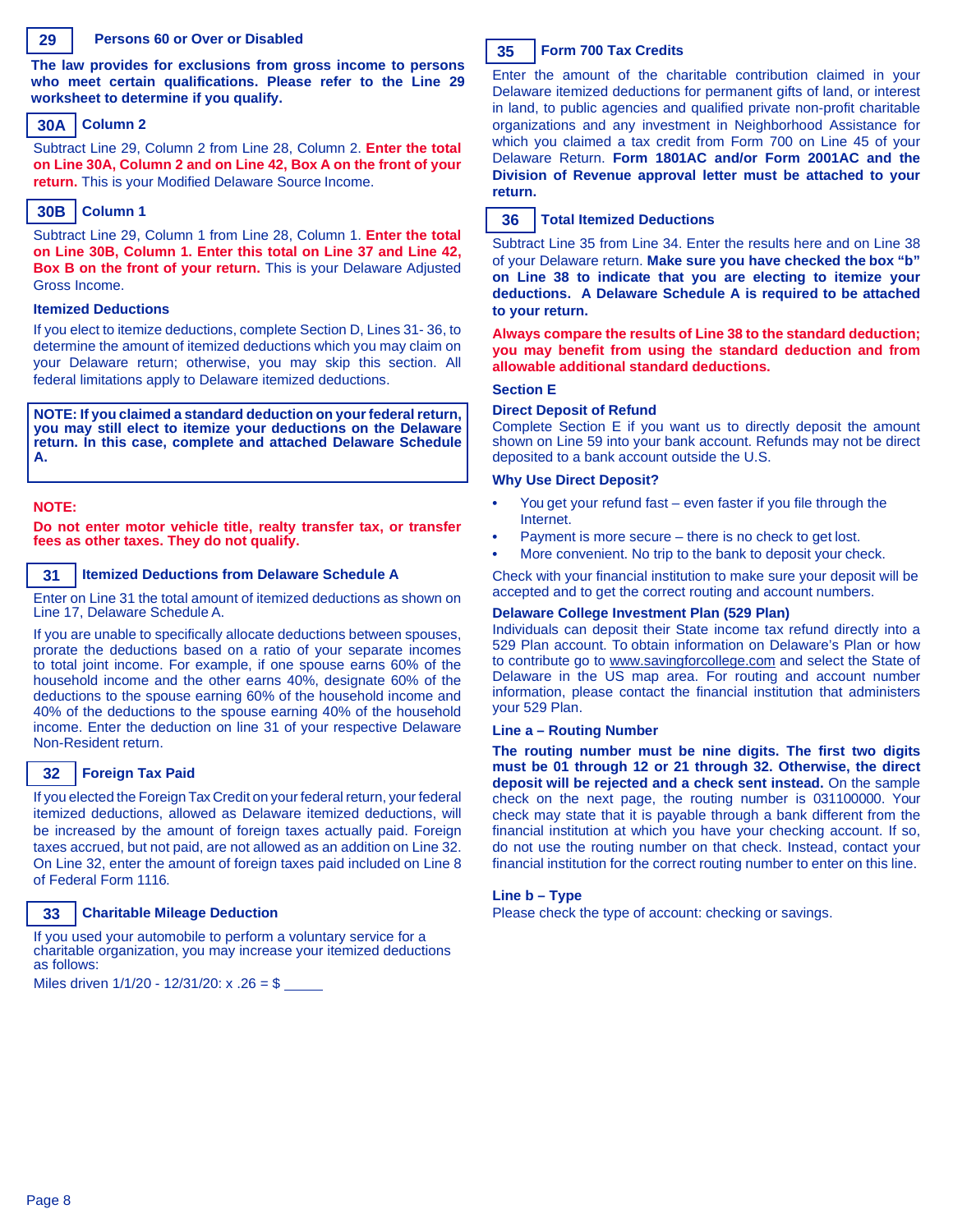### **Line c – Account Number**

The account number can be up to 17 characters (both numbers and letters). Include hyphens but omit spaces and special symbols. Enter the number from left to right and leave any unused boxes blank. On the sample check below, the account number is 12340621. Be sure not to include the check number.

### **Line d – Bank**

In order to comply with new federal banking rules, you must declare whether your refund will go to a bank account outside the United States. If the answer is yes, do not enter your account information. We will instead mail your refund by check.

**NOTE:** Some financial institutions will not deposit joint refunds into an individual account. The Delaware Division of Revenue is not responsible if a financial institution refuses a direct deposit.

## **SAMPLE CHECK:**

2. Casey and Lacy Thomas are married non-residents. They file a joint federal return. Casey worked in Delaware and filed Form 200-02NR as a Filing Status 3. Lacy has no Delaware Source Income and does not file a Delaware return. Casey died on April 10, 2020. Casey's data will be entered in "Your Social Security No., Your Last Name, and First Name and Middle Initial." Write DECD after Casey's "First Name and Middle Initial." Lacy's data should be entered under "Spouse's Social Security No. and Spouse's Last and First Names."

## **Filing Status**

Please indicate your filing status by marking the appropriate box.

## **FILING STATUS 1 – SINGLE TAXPAYER**

If you were single on December 31, 2020, consider yourself single for the whole year and use Filing Status 1.



## **NOTE: If your refund is adjusted by \$100.00 or more, a paper check will be issued and mailed to the address on your return. Deceased Taxpayers**

If the primary taxpayer or spouse is deceased, write DECD after their last name on page 1 of the Delaware return and insert the date of death in the appropriate column on Page 2. See below.

## **FRONT OF FORM 200-02**

## **Name, Address and Social Security Number**

Print your name(s), address, and social security number(s) in the space provided. If you are married, give names and social security numbers for both you and your spouse whether you file joint or separate returns. If you are a Jr., Sr., II, III, etc., please indicate in the Jr, Sr, and III box.

**If eitherthe primary taxpayer or spouse is deceased, the surviving spouse information should be entered first under "Your Social Security No. and Your Last Name". The deceased person's data should be entered under "Spouse's Social Security No. and Spouse's Last Name". Write DECD after their first name. Decedent Examples:**

1. John and Mary have been married for 30 years and file jointly (filing status 2) on Form 200-02NR. John passed away on June 30, 2020. Mary, as the surviving spouse, will enter her data in "Your Social Security No., Your Last Name, and First Name and Middle Initial." Data for the decedent, John Jones, will be entered in "Spouse's Social Security No., Spouse's Last Name and Spouse's First Name." DECD will also be written after "John," under "Spouse's First Name."

## **FILING STATUS 2 AND 3 – MARRIED**

**You may file joint or separate Delaware returns. NOTE: Generally, separate returns will be advantageous if both spouses have Delaware adjusted gross income in excess of \$9,400 or if only one spouse worked in Delaware.**

**If you elect to use Filing Status 3, both you and your spouse must compute your taxable income the same way. This means if one itemizes deductions, the other must itemize. If one takes the standard deduction, the other must take the standard deduction.**

**If you elect to use Filing Status 3, you must include your spouse's name and social security number on your return.** 

**You each report your own income, personal credits and deductions, and one half the income derived from securities, bank accounts, real estate, etc., which are titled or registered in joint names.**

## **FILING STATUS 5 - HEAD OF HOUSEHOLD**

If you filed as Head of Household on your federal return or qualify as certain married persons living apart, you may file as Head of Household on your Delaware return.

## **FULL-YEAR NON-RESIDENTS**

If you were a full-year non-resident of Delaware for 2020, be sure to check the box indicating full-year non-residency. If you are filing as a part-year resident, on Form 200-02NR, DO NOT check this box.

### **DE 2210 Indicator**

Check the "Form DE2210 Attached" box and attach a copy of DE2210 to your return, if you have calculated an underpayment of estimated taxes **and an estimated penalty is due OR if you completed Part 3.** Use Form DE2210 to determine if you owe a penalty for the underpayment of estimated tax and to calculate the amount of the penalty. **To obtain Form DE2210, please contact our offices or visit the Division of Revenue at [revenue.delaware.gov. D](http://www.revenue.delaware.gov/)o NOT check this box if a completed DE2210 (pages 1 and 2) is not being sent with your return. Do NOT submit a Federal Form 2210 instead of a Delaware Form 2210. Do not submit computer worksheets in lieu of Form DE2210.**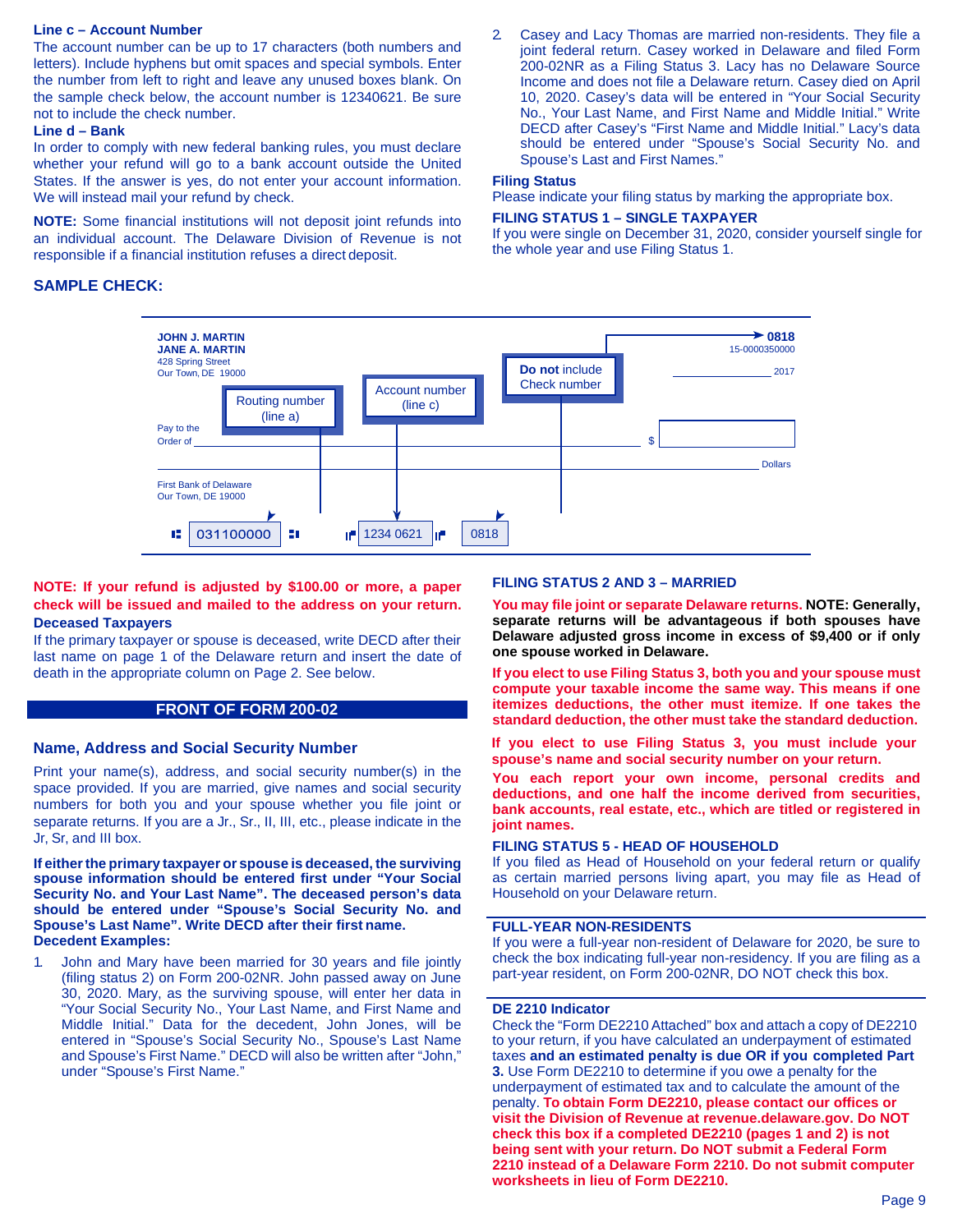### **PART-YEAR RESIDENTS**

If you were a part-year resident of Delaware in 2020 filing Form 200- 02NR, indicate the dates of your Delaware residency.

**Enter the amount from Page 2, Line 30B, Column 1, of your Delaware return. 37**

#### **Standard Deduction 38a**

The law allows you to take a standard deduction in lieu of itemizing your deductions. **If you elect to take the Delaware STANDARD DEDUCTION, be sure to check box "a" on Line 38a and enter the appropriate amount as listed below:**

| <b>Standard Deduction</b> |
|---------------------------|
| \$3,250                   |
| \$6,500                   |
| \$3,250                   |
| \$3,250                   |
|                           |

**NOTE:** If you have itemized deductions greater than your allowable Delaware standard deduction, you can itemize deductions on your Delaware return even if you did not itemize deductions on your federal return.

### **NOTE: If one spouse takes the standard deduction, the other spouse must also take the standard deduction.**

#### **Itemized Deductions 38b**

If you elect to itemize deductions:

- **a. Check box "b" on Line 38b.**
- b. Complete Section D, Lines 31 through 36 on the back of your Delaware return.
- c. Enter the amount from Line 36 on Line 38.
- d. Attach a copy of Delaware ScheduleA.

**NOTE: If you claimed a standard deduction on yourfederal return, you may still elect to itemize your deductions on the Delaware return. In this case, complete and attached Delaware Schedule A.**

#### **Additional Standard Deduction 39**

The additional standard deduction is allowable only for those persons 65 or over and/or blind electing to use the Delaware standard deduction on Line 38.

**NOTE: If you elect to itemize your deductions, you do not qualify for the additional standard deduction even though you may be 65 years of age or older and/or blind. If you itemize deductions, do not check the "65 or over" box.**

If you qualify for the additional standard deduction:

- 1. Be sure you checked the box on Line 38a to indicate you are using the standard deduction.
- 2. Check the appropriate box(es) relating to age and/or blindness on Line 39.
- 3. Multiply the number of boxes checked on Line 39 by \$2,500 and determine the total (a maximum of \$5,000 per individual).

#### **Proration Decimal 42**

Enter the amount from **Line 30A in Box A** on Line 42. Enter the amount from **Line 30B in Box B** on Line 42. Example:

#### $A \parallel = \parallel$  Line 30A $\parallel$  =  $\begin{array}{|c|c|c|c|c|c|}\n\hline\n\end{array}$  =  $\begin{array}{|c|c|c|c|c|}\n\hline\n\end{array}$  =  $\begin{array}{|c|c|c|c|c|}\n\hline\n\end{array}$  $5,000$  00 12,000 00

To determine the proration decimal, divide the amount from Line 30A by the amount from Line 30B. Carry out the computation to four decimal places, rounding off the fourth position.



The 0.41666 rounded off equals 0.4167. The proration decimal may not exceed 1.0000 or be less than zero.

If Line 41 (taxable income) is less than \$60,000, use the tax table to compute your tax. If Line 41 is \$60,000 or greater, use the tax rate schedule at the end of the tax table to compute your tax. Enter the amount of tax in the box provided on Line 42 and multiply this amount by your proration decimal. Enter the result on Line 42. This is your prorated tax liability.

#### **Personal Credits 43a**

Enter the total number of dependents listed on your federal return and multiply by \$110. If you were not required to file a federal return, enter \$110 **for each spouse reporting income on this form** plus \$110 for each person who could have been listed as a dependent had you been required to file a federal return. You are still eligible for this credit even though you do not recognize personal exemptions on your federal return.

**NOTE:** You are not entitled to a Delaware Personal Credit if you are listed as a dependent on another individual's Federal return. Enter "0" in the space provided on Line 43a.

If you filed a federal return as a married couple filing jointly, have no dependents, and are filing this return jointly (Filing Status 2), enter \$220. **If you filed the federal return jointly and are filing this return separately (Filing Status 3), enter \$110 on each spouse's return.** Please ensure that the number of personal credits claimed on your Delaware return(s) does not exceed the Federal number of dependents. This data will be verified with the IRS.

**Multiply the total personal credit by your proration decimal from Line 42and enter the result on Line 43a.**

#### **Additional Personal Credits 43b**

Check the appropriate box(es) on Line 43b if you and/or your spouse were 60 years of age or over as of December 31, 2020. Multiply the number of checked boxes by \$110. Multiply this amount by your proration decimal on Line 42. Enter the result on Line 43b.

#### **Other State Tax Credit (Part-year Residents Only) 44**

Part-year residents who paid income tax to another state on income which was earned in the other state **while a resident of Delaware**, and which is **also included in the Delaware modified source income**, may be allowed to claim a tax credit against their Delaware tax liability. **Do not include city wage taxes or county taxes paid directly to the county.**

If you are claiming a credit for taxes paid to more than one state, you must complete DE Schedule I and attach it to your Non-Resident return. Example: You claim a credit for taxes paid to Pennsylvania AND New Jersey on your Delaware return. **On DE Schedule I, enter the names of the other states and the amount of the credit claimed in HIGHEST to LOWEST credit amount order.**

Any credit claimed for taxes paid to another state is limited to the smaller of the following:

- a. The Delaware tax liability;
- b. The amount computed by multiplying the Delaware tax by a fraction, the numerator of which is your adjusted gross income derived from sources in the other state, and the denominator of which is your Delaware Adjusted Gross Income (Line 37).
- c. The tax liability due and paid, after the application of all credits (example: forgiveness tax credit, earned income credit, poverty level credit), to the other states (not including amounts paid to local jurisdictions).

The amount computed by multiplying the tax liability due and paid to the other states by a fraction, the numerator of which is the income from the other state while a Delaware resident, and the denominator of which is the total income from the other state. The amount due and paid **is not the amount on your W-2.**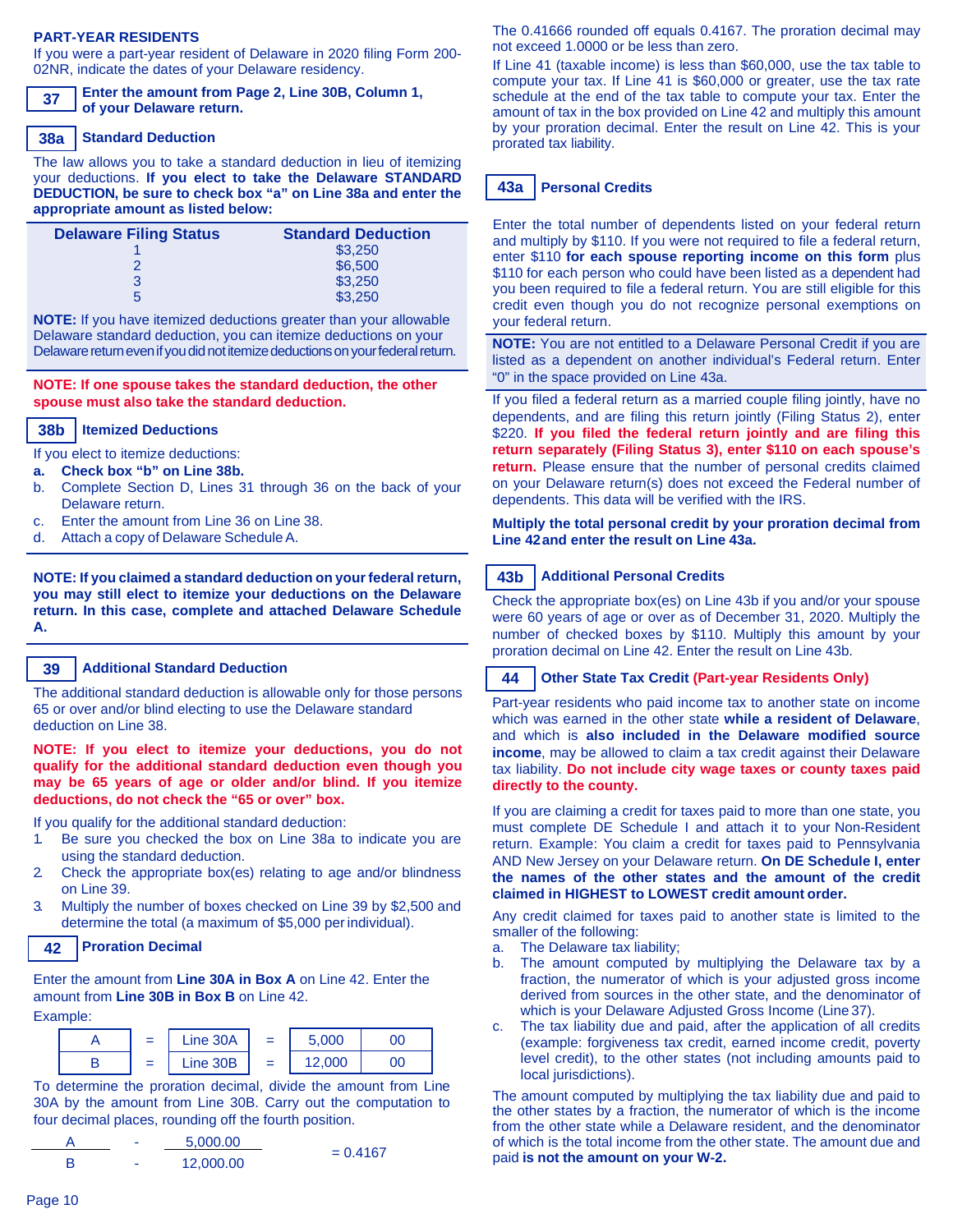**If the income reported on your other state return is not included in Delaware source income, then the other state tax credit cannot be taken in Delaware for that income.**

**NOTE:** Taxes paid to the political subdivision of a state cannot be claimed as credit. The District of Columbia, however, is classified as a "State" for the purposes of this credit and, therefore, can be claimed as credit on Line 44.

**If you claim the tax credit, you must attach to your return a signed copy of the income tax return filed with the other state(s). In addition, your Delaware return information will be shared with the other state(s) that you claimed the credit for.**

#### **Other Non-Refundable Credits 45**

**Enter on Line 45 the total of the following credit(s) to which you are entitled:**

#### **Form 700 Credits**

**Taxpayers claiming any of the following credits must complete and attach Form 700 to their return. (Form 700 is available from the Delaware Division of Revenue or www.revenue.delaware.gov.)**

**Economic Development Credits** are available to certain businesses engaged in a qualified business activity who meet the minimum capital investment and new hiring requirements. Only those taxpayers approved by the Division of Revenue may claim these credits.

**Green Industry Credits** are available for reducing waste release, use of recycled materials, processing of waste materials and collection and distribution of recycled materials. Only those taxpayers whose eligibility is certified by the Delaware Department of Natural Resources and Environmental Control and the Delaware Division of Small Business, Development and Tourism may claim these credits.

**Brownfield Tax Credits** are available for promoting the rehabilitation of contaminated industrial and commercial sites. Only those taxpayers whose eligibility is certified by the Delaware Department of Natural Resources and Environmental Control may claim these credits.

**Research and Development Tax Credit.** A business or individual may take an income tax credit on Delaware qualified research and development expenses. A Division of Revenue approval letter must be attached to your Delaware return.

**Land and Historic Resource Tax Credit.** A business or individual may take an income tax credit for permanent gifts of land or interest in land to public agencies and qualified private non-profit charitable organizations. A Division of Revenue approval letter must be attached to your Delaware Return.

**Historic Preservation Tax Credits.** are available to resident curators and to those persons who work to promote community revitalization and restoration, and the rehabilitation of historic properties. Only those taxpayers whose eligibility is certified by the Delaware State Historic Preservation Office may claim these credits.

**Neighborhood Assistance Tax Credit.** Certain taxpayers are eligible for an income tax credit for contributing to a neighborhood organization, community development corporation, or community based development organization; or for providing neighborhood assistance, job training, or education to an impoverished area or for low and moderate-income families. Only those taxpayers whose eligibility is certified by the Delaware State Housing Authority and the Delaware Tax Appeal Board may claim these credits.

**Automatic External Defibrillators Tax Credit.** Any business that places an automatic external Defibrillator in service at a business location in the State is entitled to a credit equal to \$100 per unit.

#### **Total Non-Refundable Credits 46**

Add Lines 43a, 43b, 44 and 45. The total of all non-refundable credits is limited to the amount of your Delaware tax liability on Line 42.

#### **Balance 47**

Subtract Line 46 from Line 42, and enter the result on Line 47. If Line 46 is greater than Line 42, enter "0" (zero).

#### **Delaware Tax Withheld 48**

Enter the Delaware income tax withheld as shown on your W-2 and/or 1099R Forms(s). **DO NOT INCLUDE S CORPORATION PAYMENTS.**

#### **Estimated Tax Payments and Payments with Extensions 49**

Enter on Line 49, the total quarterly estimated tax payments for 2020 including any credit carryover from your 2019 return. In order to receive proper credit for fourth quarter estimated tax payments, they must be made by January 15, 2021. Also, enter the amount paid with Form 200ES(Automatic Extension) on this line. **DO NOT INCLUDE S CORPORATION PAYMENTS.**

**If you file separate returns, you must claim the estimated tax payments under the Social Security Number for which the payments were made.**

|     | LINE 44 WORKSHEET - CREDIT FOR TAXES PAID TO ANOTHER STATE                                                |                |
|-----|-----------------------------------------------------------------------------------------------------------|----------------|
| 1.  | Enter adjusted gross income from the other state                                                          | $\mathbf{1}$ . |
| 2.  | Enter Delaware adjusted gross income (Line 37 of the return)                                              | 2.             |
| 3.  | Enter the income from the other state while a Delaware resident (include<br>federal modifications)        | 3.             |
| 4.  | Enter the total income from the other state Enter the                                                     | 4.             |
| 5.  | Delaware tax liability (Line 42)                                                                          | 5.             |
| 6.  | Enter the tax liability for the other state (net of credits). (Exclude city wage<br>tax or county taxes.) | 6.<br>7.       |
| 7.  | Divide Line 1 of the worksheet by Line 2 Multiply                                                         | 8.             |
| 8.  | Line 7 by Line 5                                                                                          | 9.             |
| 9.  | Divide Line 3 by Line 4                                                                                   | 10.            |
| 10. | Multiply Line 9 by Line 6                                                                                 |                |
| 11. | Enter the lesser of Lines 5, 8, and 10 here and on Line 44 of the return                                  | 11.            |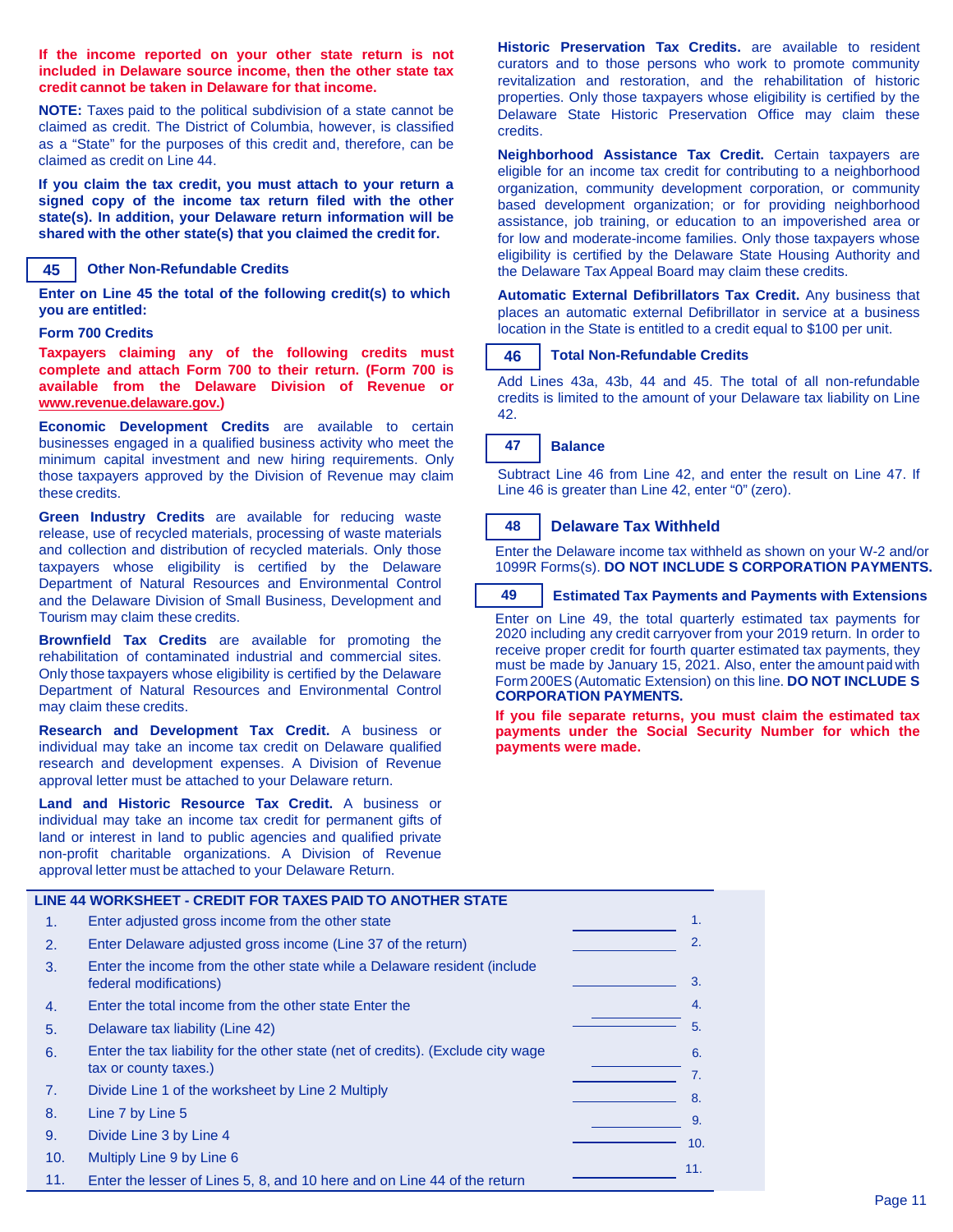Enter on Line 50; the Delaware estimated tax payment made on your behalf by an S Corporation. **Attach a copy of the Delaware Form 1100S Schedule A-1 reflecting such payment.**

**Business Finder's Fee Tax Credit.** This credit is available to encourage Delaware businesses to bring non-Delaware businesses into the state. Only those taxpayers whose eligibility is certified by the Delaware Division of Small Business, Development and Tourism may claim this credit.

**New Economy Jobs Program Credit.** A credit available to qualified employers pursuant to the New Economy Jobs Program whose purpose is to encourage the creation of high wage, knowledge-based jobs in this state. To apply for certification as a qualified employer, submit Form 2080DE (available from the Division of Revenue and at revenue.delaware.gov) with the Secretary of Finance with a copy to the Director of the Delaware Division of Small Business, Development and Tourism.

#### **Real Estate Capital Gains Tax Payments Credit 51**

Enter on Line 51 the total of all estimated income tax payments made at the time of sale of Delaware real estate. If you file separate returns, you must claim the real estate capital gains payment on the return of the person under whose Social Security Number the payments were made.

**NOTE: Please submit copies of all Forms 5403 (REW-EST).**

#### **Balance Due 53**

If Line 47 is greater than Line 52, subtract Line 52 from Line 47 and enter the balance due on Line 53.

#### **Overpayment 54**

If Line 52 is greater than Line 47, subtract Line 47 from Line 52 and enter the amount of your overpayment on Line 54.

#### **Contribution to Special Funds 55**

If you and/or your spouse wish to contribute to any or all of the funds listed on Page 13, you must complete DE Schedule III. Enter the amount of your donation on the line provided next to the designated fund(s) of your choice. Enter the total amount donated on Line 55. The minimum amount for a donation is \$1. If you are not due a refund and you wish to contribute, you may do so. Include the total amount of your donation with the balance due.



## **Carryover to 2021 Estimated Tax Account**

If you wish to apply a portion of your overpayment to your 2020 Estimated Tax Account, enter on Line 56 the portion of your overpayment (Line 54) to be applied.

## **NOTE: An amount entered on Line 56 will reduce the amount to be refunded to you.**

#### **Penalties and Interest Due 57**

You may choose to compute the amount of penalties and interest due or you may leave Line 57 blank and the Division of Revenue will calculate the amount for you and send you a bill. Penalties may be assessed for filing a balance due return late, failure to pay the tax liability due, fraud, negligence and failure to pay estimated taxes (see Page 5 for a description of the penalties and interest).

**If you used Form DE2210 to calculate the underpayment of estimated taxes and an estimated penalty is due OR if you completed Part 3, check the "Form DE2210 Attached" box at the top of your return and submit DE2210 with your return. If you check the box and do not include Form DE2210, you will delay processing of your return. An attached DE2210 is not processed automatically unless this box is checked.**

#### **Net Balance Due 58**

Enter the net balance due (Line 53 plus Lines 55 and 57) and pay in full. Make checks payable to: Delaware Division of Revenue.

#### **Net Refund 59**

Enter the amount of the net refund (Lines 54 less amounts on Line 55 and/or Line 56 and/or Line 57) to be refunded to you. If you do not have a balance due or a refund due, enter "0" (zero) on Line 59.

### **Address Change**

If you move after you file your return, you should notify the Division of Revenue of your address change in writing. Please be sure to include your and your spouse's Social Security Number(s) in any correspondence with the Division of Revenue.

### **Federal Privacy Act Information**

Social Security Numbers (SSNs) must be included on your income tax return. The mandatory disclosure of SSNs is authorized by Section 306, Title 30 of the Delaware Code. SSNs are used primarily to administer and enforce all tax laws, both civil and criminal, for which the Division of Revenue has statutory responsibility.

### **Signature**

Review your tax return before you sign it. Complete the return to the bottom of Page 1 to ensure you receive all credits and exclusions.

### **Paid Preparer**

Please complete all the fields in the Paid Preparer section. You must also sign the return.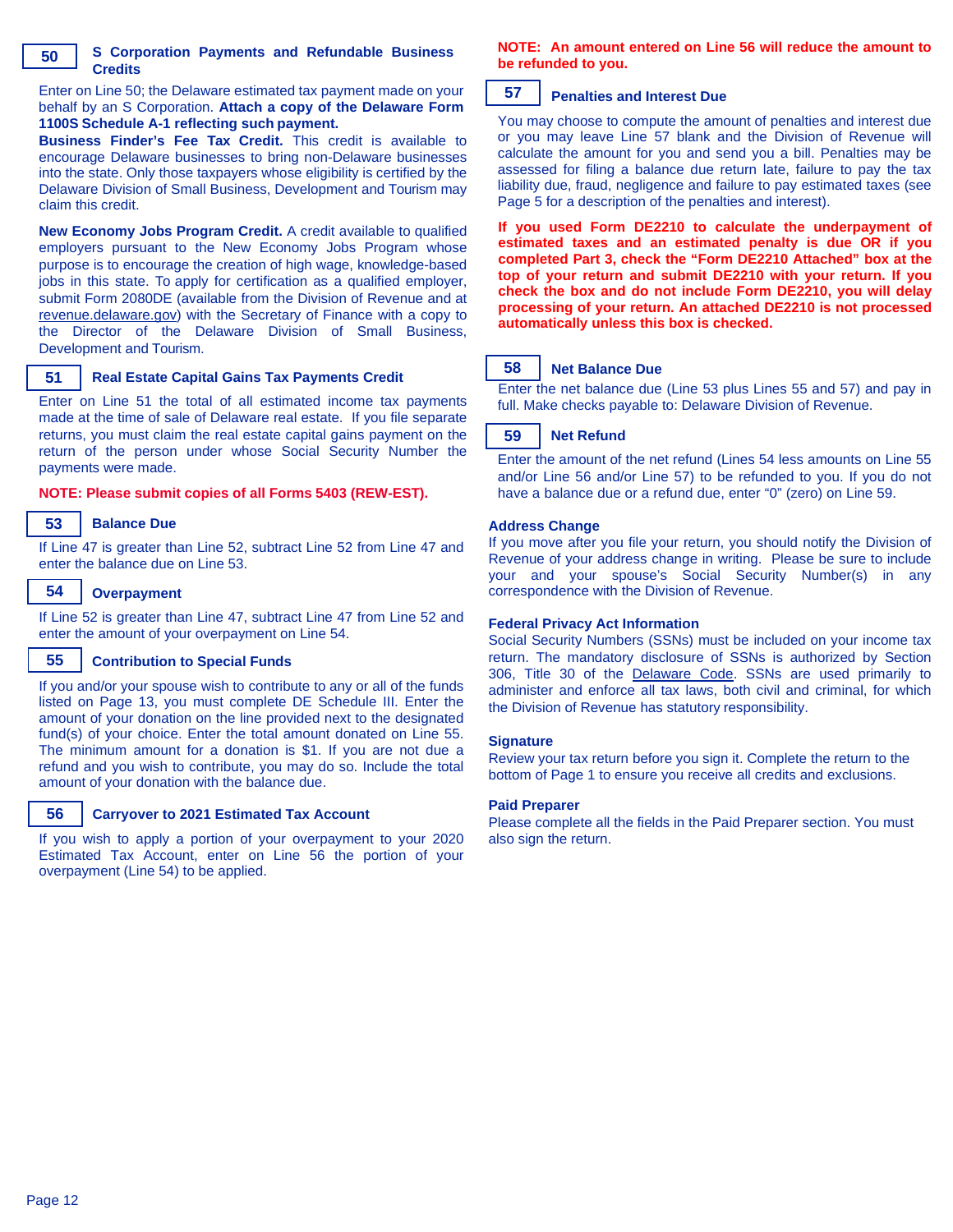## **SCHEDULE A (PIT-NSA) INSTRUCTIONS**

### **For additional information regarding deductible expenses, please see the instructions for the Federal Schedule A.**

### **Medical and Dental Expenses**

You are permitted to deduct medical and dental expenses paid, after reimbursement, to the extent that they exceed 10% of your adjusted gross income. To calculate the amount that may be deducted, please follow the line by line instructions.

Line 1. Enter the total of your medical and dental expenses, after you reduce these expenses by any payments received from insurance or other sources.

Line 2. Enter the amount from Federal Form 1040, Line 11.

Line 3. Multiply Line 1 by Line 2.

Line 4. Subtract line 3 from Line 1. If line 3 is greater than Line 1, enter zero.

### **State and Local Taxes**

You are entitled to include certain taxes paid as an itemized deduction for Delaware purposes. You may include either state and local income taxes or sales taxes, but not both. You may also deduct real estate taxes and personal property taxes paid. However, the deduction you are permitted for state and local taxes paid may not exceed \$10,000 for taxpayers filing as single, head of household, or jointly, or \$5,000 for a married individual filing a separate return. The Tax Cuts and Jobs Act limited itemized deductions for taxes paid. The limitation does not apply to taxes paid or accrued in carrying on a trade or business or activity engaged in the production of income, which should not be included on Schedule A.

Line 5a. Enter any non-Delaware state or local income taxes that are not claimed as a credit on Form 200-02.

DO NOT INCLUDE the taxes paid that generated the credit you receive for taxes paid to another state on Line 44 of the Form 200- 02.

DO NOT INCLUDE any Delaware tax paid, whether or not claimed as a credit on Form 200-02.

Line 5b. Enter any state or local sales taxes paid.

*You may deduct income taxes or sales taxes, but not both. Do not enter anything on Line 5b if you have claimed income taxes on Line 5a.*

Line 5c. Enter any state and local real estate taxes paid.

Line 5d. Enter any state and local personal property taxes paid.

Line 5e. Add Lines 5a through 5d.

Line 5f. Enter the smaller of Line 5e or \$10,000 (\$5,000 if married filing a separate return).

**Example 1**: If you paid \$11,000 of real property taxes, \$2,000 of local income taxes, and \$5,000 of Delaware state income taxes then your deduction on Line 5f would be limited to \$10,000.

**Example 2**: If you paid \$7,000 of real property taxes, \$1,000 of local income taxes, and \$5,000 of Delaware state income taxes withheld that were included on Line 17 of the Form 200-01, your deduction on Line 5f of would be \$8,000.

**Example 3**: If you paid \$2,000 of real property taxes, \$1,000 of local income taxes, and \$5,000 of Pennsylvania state income taxes for which you did **not** claim a credit on Line 10 of the Form 200-01, your deduction on Line 5f would be \$8,000.

### **Interest You Paid**

You are entitled to deduct certain interest paid, subject to the limitations imposed pursuant to Federal law.

Line 8a. Enter home mortgage interest and points reported on a Federal Form 1098.

Line 8b. Enter home mortgage interest NOT reported on a Federal Form 1098.

Line 8c. Enter points not reported on a Form 1098.

Line 8d. Add Lines 8a through 8d.

Line 9. Enter investment interest paid. Attach Federal Form 4952.

### **Gifts to Charity**

You may deduct certain gifts to charity, subject to the same limitations imposed by Federal law.

Line 11. Enter gifts by cash or check, reduced by the amount claimed on Line 10b of your Federal return if you did not itemize for federal purposes.

Line 12. Enter gifts by other than cash or check. If the value of any gift exceeded \$250, please see the instructions for the Federal Schedule A. You must attach Federal Form 8283, if you made non-cash contributions in excess of \$500.

Line 13. Enter any carryover from a prior year.

Line 14. Add Lines 11 through Line 13.

### **Casualty and Theft Losses**

You may deduct certain casualty and theft losses, as permitted under Federal law. Enter the amount of these losses on Line 15.

### **Other Itemized Deductions**

You may deduct certain other itemized deductions, as permitted under Federal law. Enter the amount of these deductions on Line 16, with an explanation. See the Instructions for Federal Schedule A for more information.

#### **Total Itemized Deductions**

Line 17a. Add the amounts on Lines 4, 7, 10, 14, 15, and 16. Enter the total in Line 31 of the Form 200-02. Your itemized deductions entered in Line 31 are subject to certain adjustments.

Line 18. Check this box if you elect to itemize even though the standard deduction would be greater than your itemized deductions.

### **Unemployment Tax Special Note:**

For Delaware non-resident taxpayers, the amount of unemployment compensation included in your federal adjusted gross income (AGI) should be included on Form 200-02, line 25, column 1. This will reduce your Delaware adjusted gross income by that amount. If it is Delaware source income (i.e., paid by the Delaware Department of Labor), it should be included on Form 200-02, line 25, column 2. This will reduce your Delaware source income by that amount. If you have received unemployment benefits from Delaware and other states, the total unemployment compensation received may be included on Form 200- 02, line 25, column 1, but only the Delaware unemployment compensation may be included on Form 200-02, line 25, column 2. To determine this amount, the unemployment compensation shown on your IRS 1040 or 1040-SR Schedule 1, line 7 should be included on Form 200-02, line 12, column 1. Column 2 should include only the amount of unemployment income received from the Delaware Department of Labor. The amount of the unemployment exclusion from your IRS 1040 or 1040-SR Schedule 1, line 8 should be included on Form 200-02 line 14, column 1 with the amount associated with Delaware source income in column 2. The amount on your form 200- 02, line 25, should be calculated by subtracting the amount on line 14 from line 12.